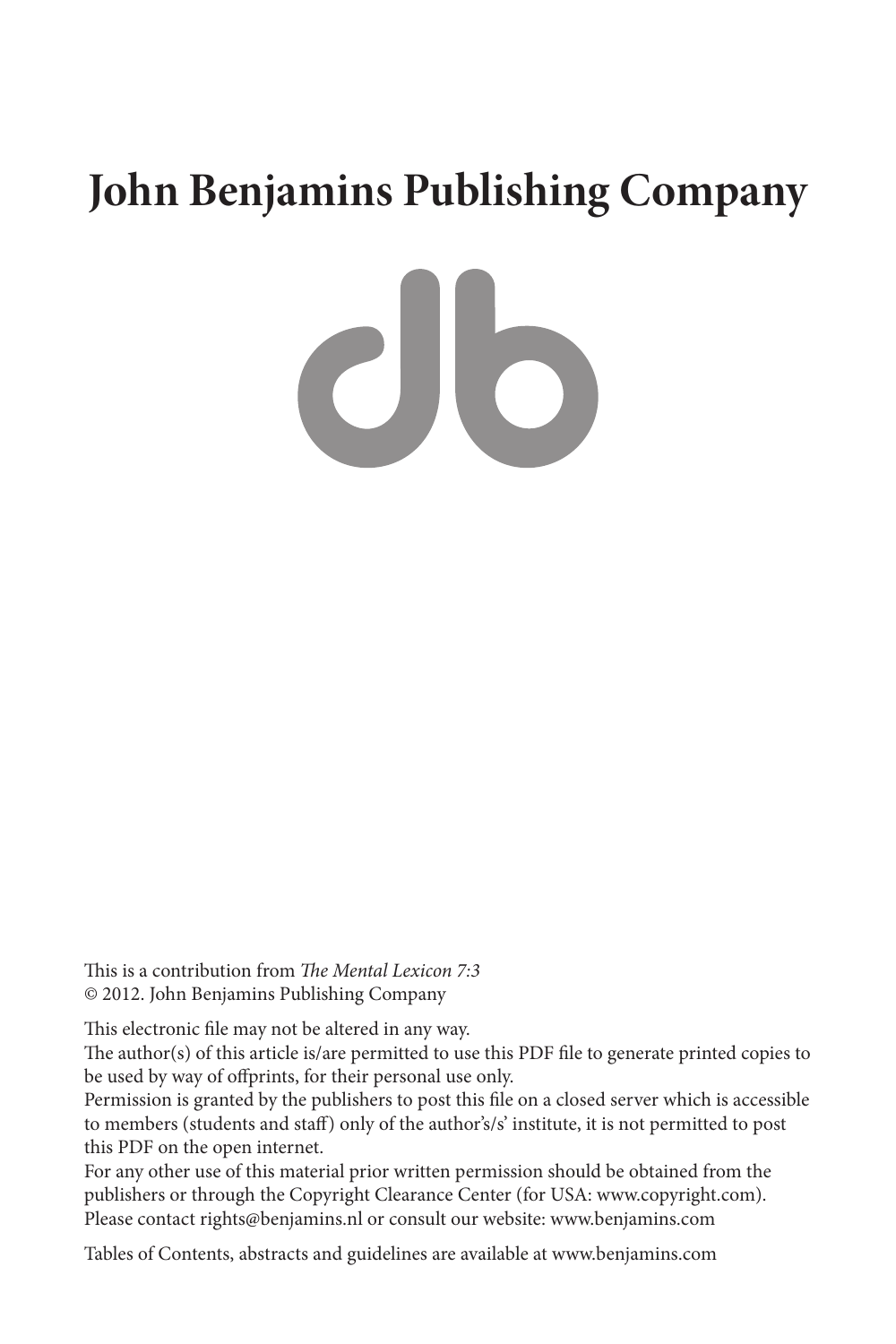# **Universal linguistic pressures and their solutions**

Evidence from Spanish

Iris Berent<sup>1</sup>, Tracy Lennertz<sup>1</sup>, and Monica Rosselli<sup>2</sup> <sup>1</sup>Northeastern University / <sup>2</sup>Florida Atlantic University

Do speakers possess universal linguistic restrictions on the sound structure of their language? We examine this question by investigating the restrictions on onset clusters (e.g., *bl* in *block*). Cross-linguistic comparisons suggest that certain onset clusters are universally preferred: Onsets like *bn* are preferred to *bd*, which, in turn, are preferred to *lb*. In four experiments, we demonstrate that such preferences constrain onset identification by Spanish speakers: the worst formed the onset, the more likely its misidentification. Onset structure, however, determines not only the rate of disyllabic recoding but also its type. While better-formed onsets of rising sonority are repaired epenthetically (e.g., *bnif*→*benif*), worseformed onsets are recoded prothetically (e.g., *lbif*→*elbif*), and the choice of repair (epenthesis vs. prothesis) is modulated by linguistic experience. These findings suggest that speakers possess broad linguistic restrictions that extend to structures unattested in their language, but the response to such putatively universal pressures is experience-dependent.

**Keywords:** phonology, Spanish, universal grammar, sonority, optimality theory, syllable, onset, repair

It is well known that human languages manifest systematic structural regularities (e.g., Chomsky, 2002; Greenberg, 1966; Jakobson, 1968). Across languages, CV syllables (where C and V denote a consonant and vowel, respectively, e.g., *ba*), for example, are preferred to CCV syllables (e.g., *bla*). Not only are CV syllables more frequent across languages but languages that tolerate the less frequent CCV syllables tend to also allow CV syllables, whereas languages with CV syllables do not necessarily tolerate CCV ones (Greenberg, 1966; Prince & Smolensky, 1993/2004).

Such regularities might reflect universal constraints on language structure either phonological or phonetic. Phonological constraints (Prince & Smolensky, 1993/2004; Smolensky & Legendre, 2006) might render certain structures ill formed,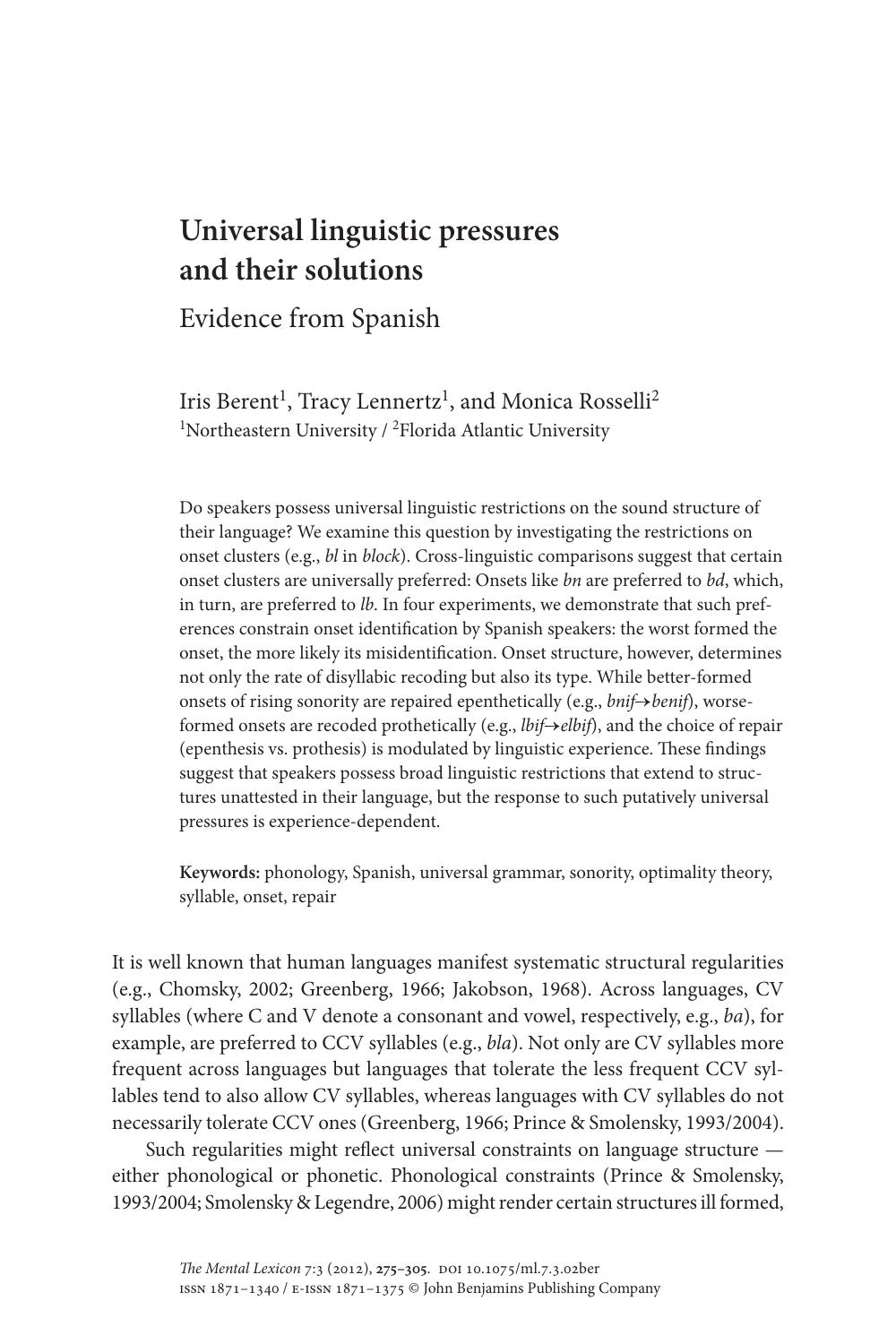and consequently, those structures might be systematically avoided across languages. CCV syllables, for instance, might be underrepresented across languages because they violate a putatively universal grammatical constraint against complex onsets (Prince & Smolensky, 1993/2004). In addition, cross-linguistic regularities could result from phonetic pressures. Indeed, the preferred CV syllable, for example, optimizes speech perception and production by allowing for greater coarticulation of consonants and vowels compared to less preferred syllables (e.g., CCVC, Mattingly, 1981; Ohala, 1990; Wright, 2004). Regardless of whether the relevant linguistic pressures are phonological or phonetic, both accounts assume that people possess universal systematic restrictions concerning the sound structure of language. Our interest here is in whether such restrictions are, in fact, operative in all speakers.

As a case study, we examine the restrictions on onset clusters — the sequence of consonants occurring at the beginning of syllables (e.g., *dr* in *drop*). As mentioned earlier, syllables that begin with an onset cluster are generally dispreferred to those with a single consonant. Nonetheless, not all onset clusters are equally disliked. Sequences as in *blif* are preferred to those in *bnif*, which, in turn are preferred to those in *bdif*. At the bottom of the hierarchy are sequences as in *lbif*. Such preferences have been attributed to the sonority of consonants (indicated as *s*) — a phonological property that correlates with their intensity (e.g., Clements, 1990; Parker, 2002). Most sonorous (i.e., loudest) are glides (e.g., *w,y*), with a sonority level of 4 ( $s=4$ ), followed by liquids (e.g.,  $l, r, s=3$ ), nasals (e.g.,  $m, n, s=2$ ), and obstruents (e.g., *p,t,k,b,d,g,v,f,s,z*,*s*=1). Thus, onsets such as *bl* manifest a large rise in sonority (a sonority distance of 2, ∆*s*=2), *bn* onsets manifest a smaller rise (∆*s*=1), *bd*-onsets exhibit a sonority plateau (∆*s*=0), whereas in *lba*, the onset falls in sonority  $(∆s=-2)$ .

The preference (denoted ≻) for *bl*≻*bn*≻*bd*≻*lb* favors onsets with large sonority distances (i.e., Large rises≻Small rises≻Plateaus≻Falls) — the larger the sonority distance, the more preferred is the onset (Clements, 1990; Hooper, 1976; Smolensky, 2006). Typological data (Greenberg, 1978, reanalyzed in Berent, Steriade, Lennertz, & Vaknin, 2007) indeed show that small sonority distances (including negative distances, as in *lba*, ∆*s*=−2) are systematically underrepresented across languages. Not only do onsets with small sonority distances tend to be infrequent across languages, but languages that tolerate them typically manifest larger distances as well. For example, Russian, a language that tolerates a fall in sonority, also allows plateaus and rises, whereas English allows only large rises — it does not systematically tolerate plateaus or falls. While these facts do not determine the origins of those preferences — whether they reflect phonological restrictions on sonority, or the phonetic properties of those clusters — these observations imply that certain onset structures are systematically dispreferred across languages. Our interest here is whether such preferences are active among individual speakers.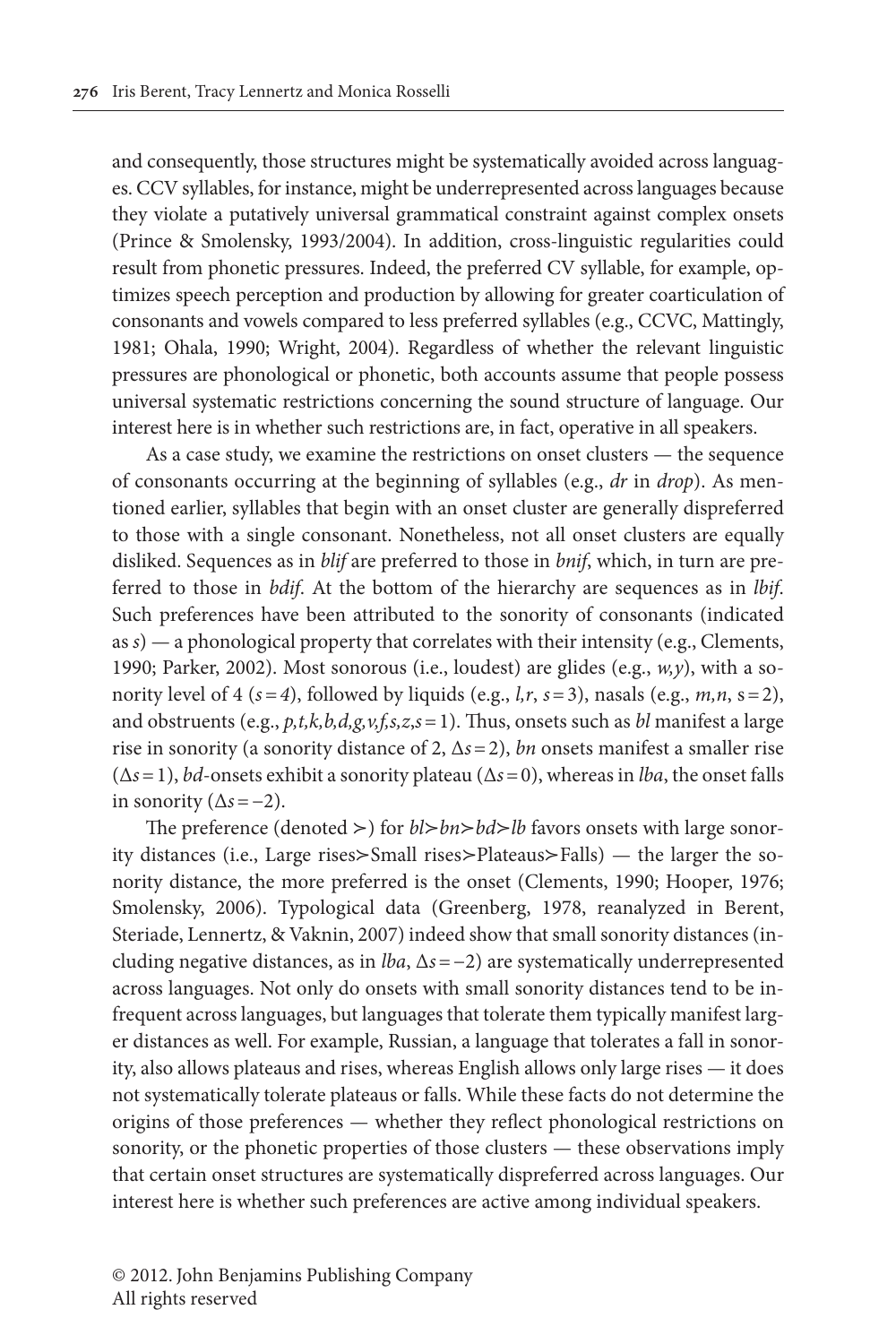To address this question, our past research examined whether speakers favor onsets with large sonority distances even when these onsets are unattested in their language. For example, do English speakers favor *bnif* to *bdif* despite the fact that neither syllable is possible in English? We infer such preferences from the phenomenon of perceptual repair. A large body of research shows that people tend to perceptually misidentify ill-formed consonant sequences (e.g., Davidson, 2011; Dupoux, Kakehi, Hirose, Pallier, & Mehler, 1999; Fleischhacker, 2005; Hallé, Segui, Frauenfelder, & Meunier, 1998; Massaro & Cohen, 1983; Moreton, 2002; Zuraw, 2007). For example, English speakers misidentify *tla* as *tela* (Buchwald, Rapp, & Stone, 2007; Pitt, 1998). Such misidentifications indicate that people repair the illicit onset *tla* by inserting a schwa between the onset consonants (e.g., *tla*→*tela*), namely, epenthesis. Building on these findings, we have exploited the phenomenon of perceptual repair as a gauge for linguistic preferences (e.g., Berent et al., 2007; Berent, Lennertz, Smolensky, & Vaknin-Nusbaum, 2009; Berent, Lennertz, & Balaban, 2012). We reasoned that, if small sonority distances are dispreferred, then such structures should be less likely to be encoded faithfully. Instead, ill-formed onsets will be recoded as some better-formed structures, and consequently, they will be systematically misidentified. Our findings are consistent with this prediction. We found that worst formed onsets of falling sonority (e.g., *lba*) are most likely to undergo repair (e.g., as *leba*), repair is less likely for onsets of level sonority (e.g., *bdif*), and least likely it is to affect onsets with sonority rises (e.g., *bnif*). While the misidentification of ill-formed onsets could, in principle, result from either phonological or phonetic constraints, subsequent analyses of the results have provided various reasons to favor a phonological explanation. And indeed, similar results obtained even when the challenges of acoustic processing are entirely eliminated due to the use of printed stimuli (Berent, 2008; Berent & Lennertz, 2010). Regardless of origin, these results demonstrate that English speakers possess preferences for onsets that are unattested in their language.

Although these findings are consistent with the hypothesis of universal linguistic preferences (phonological and/or phonetic), several limitations of this research are noteworthy. First, most of the existing data come from English — a language that is itself rich with onset clusters. Not only does English allow a large range of onsets with a sonority rise (e.g., *twin*, ∆s=3; *blow, break, true* ∆s=2), but it also tolerates a handful of exceptional *s-*initial onsets with smaller distances both small sonority rises (e.g., *smell, snow*, ∆s=1) and plateaus (e.g., *sport*, ∆s=0). In addition, English speakers routinely reduce schwas in fast speech, and this phenomenon gives rise to acoustic sequences that resemble onset clusters (e.g., *believe* →*b'lieve*), including, potentially, even onsets that are not lexically attested (e.g., *potato*→*p'tato*). The ample experience of English speakers with a variety of clusters opens up the possibility that their sonority preferences might reflect inductive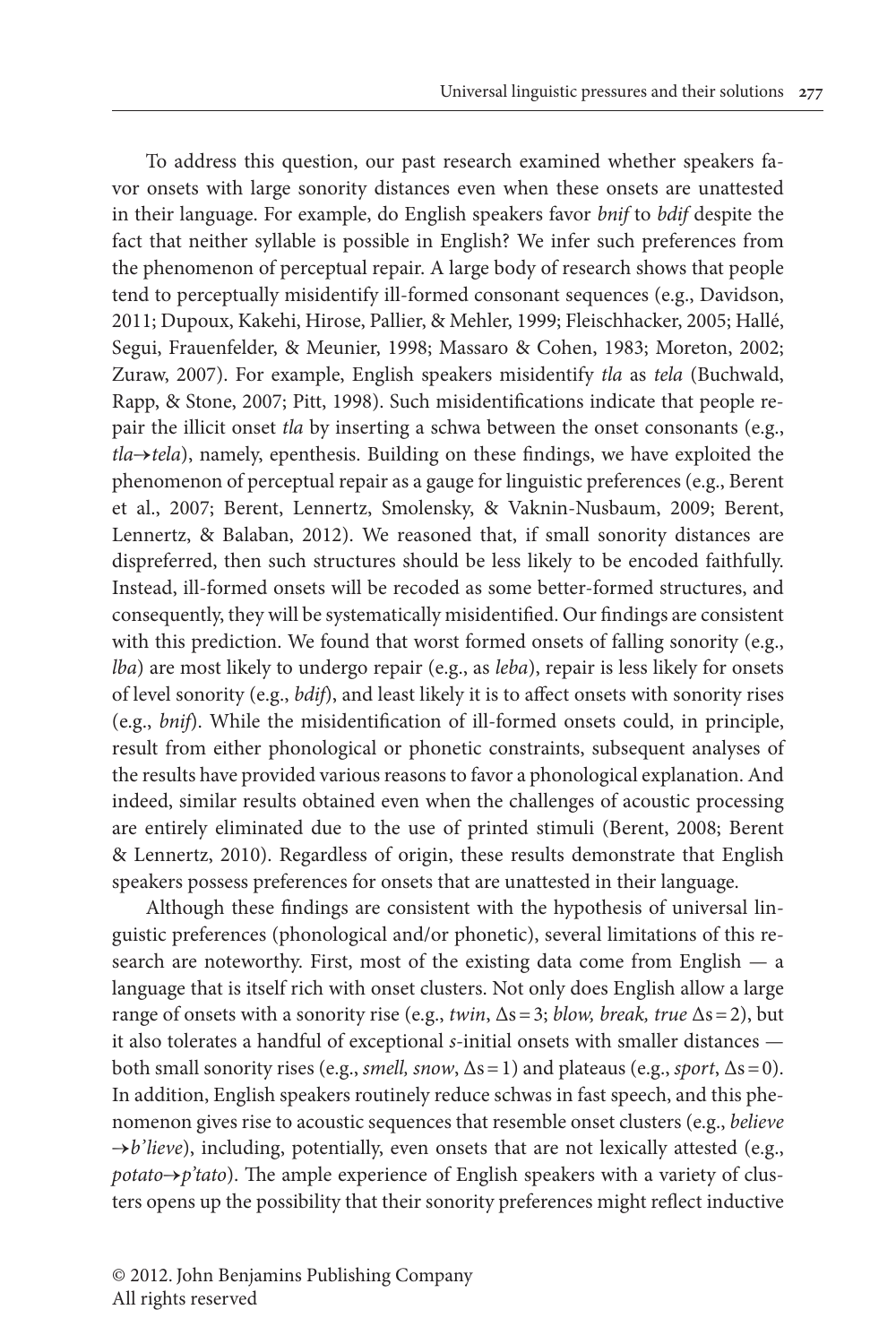learning from their linguistic (phonological and phonetic) experience, rather than universal linguistic preferences (Daland et al., 2011). While subsequent research has replicated the English results with speakers of Korean — a language that arguably has no onset clusters nor does it eliminate vowels in fast speech (Berent, Lennertz, Jun, Moreno, & Smolensky, 2008) — further tests of the universality of the sonority restriction are called for.

A second limitation of the existing results concerns their assessment of structural pressures. Our past research has inferred speakers' linguistic preference from their tendency to systematically misidentify ill-formed onsets with their epenthetic disyllabic counterparts. Such repairs, we reasoned, indicate biases (phonological or phonetic) against such onsets — the more likely the repair, the stronger the putative bias. Since the likelihood of repair is monotonically related to sonority distance, those results suggest that speakers disfavor onsets with small sonority distances. The linguistic literature, however, has demonstrated that repair can acquire multiple forms (e.g., Davidson, 2011; Davidson & Shaw, 2012; Fleischhacker, 2005; Gouskova, 2004; Shaw & Davidson, 2012; Steriade, 1982; Zuraw, 2007), and that the precise form of repair could be further modulated by linguistic experience (Dupoux, Parlato, Frota, Hirose, & Peperkamp, 2011). In particular, monosyllables with ill-formed onsets are also repaired by adding a vowel before the consonant (e.g., *lbif*→*elbif*) namely, prothesis. Our past research did not systematically assess such repairs. Consequently, we cannot rule out the possibility that, when all disyllabic repairs are considered together, misidentification — the hallmark of structural pressures — might no longer be monotonically related to sonority distance (Peperkamp, 2007). Such a scenario would challenges our conclusion that people are sensitive to the onset hierarchy.

The following experiments address these concerns by extending our research program to Spanish. Spanish is informative for two reasons. First, Spanish is a language that is poor in onset clusters (compared to English). Spanish restricts onset clusters to obstruent-liquid (e.g., *playa*, 'beach') and obstruent-glides (*bueno*, 'good') — it allows no *s-*initial clusters (e.g., Alba, 1998; Harris, 1983; Harris, 1989; Hooper, 1976), and it is also far less likely to reduce its vowels compared to English (Dauer, 1983; Nespor, 1990). Accordingly, the experience of Spanish speakers with onset clusters — either in lexical forms, or in reduced speech — is relatively limited. Of interest is whether Spanish speakers are nonetheless sensitive to the structure of unattested onsets.

A second interesting property of Spanish concerns its repair mechanisms. Spanish is known to productively rely on two forms of repair. While epenthetic repairs are common (e.g., reloj "clock" →reloj**e**s, "clocks", Harris, 1987), Spanish speakers also employ prothesis (e.g., stress→**e**stréss), and such repairs are frequently seen in loanword adaptation (Altenberg, 2005; Harris, 1983; Hooper, 1976) and they have been documented in psychological experiments (Halle, Dominguez,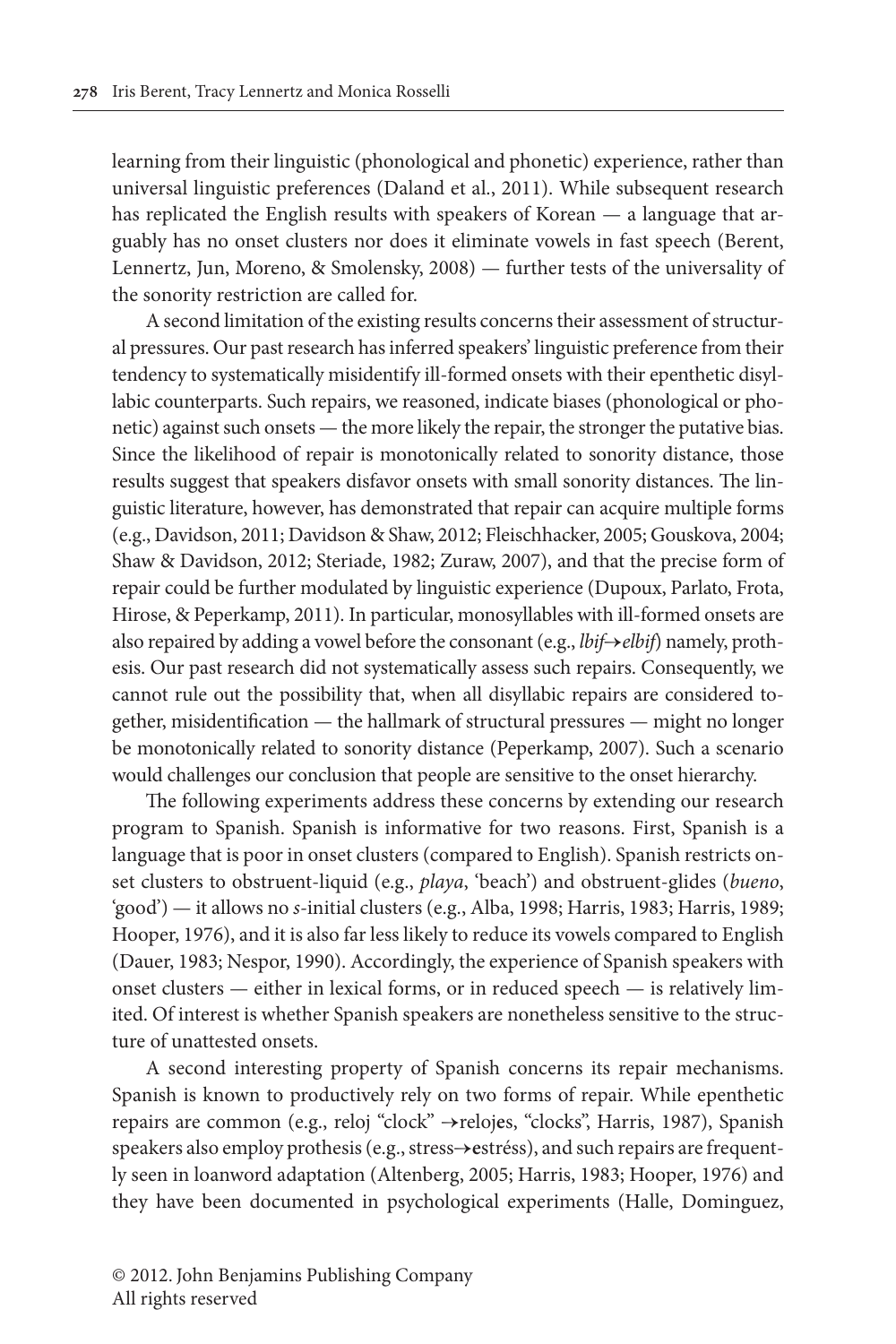Cuetos, & Segui, 2008; Theodore & Schmidt, 2003). Accordingly, Spanish allows us to compare these two forms of repair of ill-formed onsets.

The following experiments thus examine the identification of unattested onsets by Spanish speakers. Unlike our past research, here, we do not seek to identify the precise linguistic pressures affecting the identification of ill-formed onsets whether they are phonological or phonetic, as both sources might converge to modulate the identification of unattested onsets. Rather, we focus on two general questions. First, are Spanish speakers sensitive to the (phonological or phonetic) structure of onsets that are unattested in their language? Second, how do Spanish speakers repair ill-formed onsets? Experiment 1 investigates whether Spanish speakers misidentify monosyllables with ill-formed onsets (e.g., *lbif*) as disyllabic. Experiments 2–4 move to investigate whether such disyllabic repairs specifically concern epenthesis (e.g., *lbif=lebif*), or prothehsis (e.g., *lbif*→*elbif*). In view of the existing literature, we expect Spanish speakers to employ both forms of repair, and their repair of choice could be possibly modulated by linguistic experience. But if their linguistic knowledge is sensitive to the onset hierarchy, then, as sonority distance decreases, repair should be more likely, and consequently, monosyllables with small sonority distances should be more likely misidentified as disyllabic.

#### **Experiment 1**

Experiment 1 compared the preferences of Spanish speakers with respect to three types of onset clusters that are unattested in their language: a small rise in sonority (e.g., *bn*), a sonority plateau (e.g., *bd*), and a fall in sonority (e.g., *lb*). The onsets were presented in matched monosyllabic words (e.g., *bnif, bdif, lbif*). We also presented participants with the disyllabic counterparts of these monosyllables items in which the onset consonants were separated by a schwa (e.g., *benif, bedif, lebif*). In each trial, participants were presented with a single auditory item and asked to determine whether it includes one syllable or two. If onsets with small sonority distances are repaired as disyllabic (by either epenthesis or prothesis, e.g., *lbif*→*lebif* or *lbif*→*elbif*), then as sonority distance decreases, people should be more likely to misperceive the monosyllabic items as disyllabic, and consequently, their response accuracy should decrease monotonically.

The structure of the monosyllabic form might also affect the processing of its disyllabic counterpart. To determine that a target (e.g., *lebif*) is disyllabic, participants must make a forced choice between the (correct) disyllabic form and the monosyllabic competitor. Their ability to reject the monosyllabic competitor might depend on its structure: As the sonority distance of the monosyllabic counterpart increases, the bias against this unattested structure will decrease, and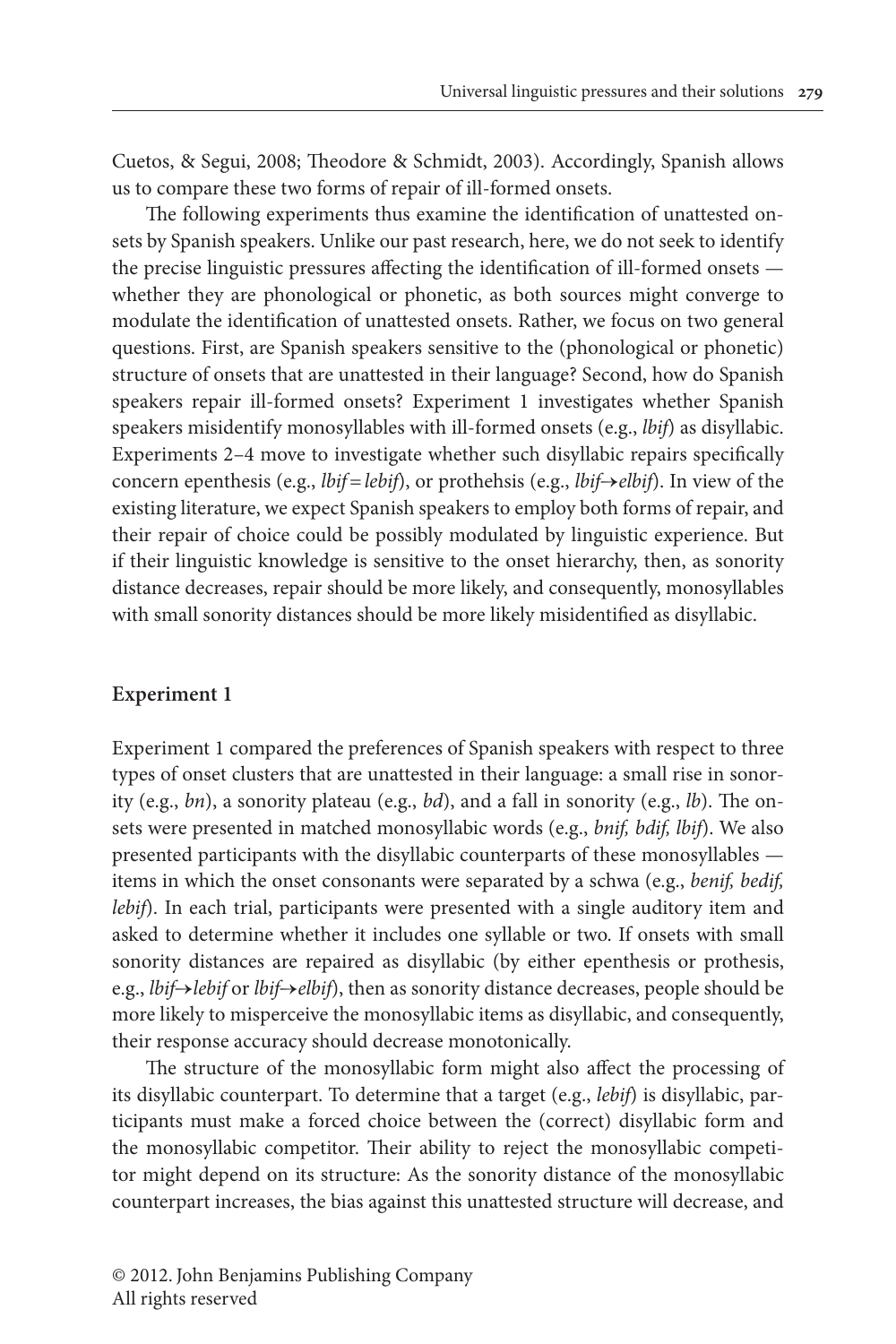consequently, participants might be tempted to incorrectly identity the disyllabic target as monosyllabic. Accordingly, sonority distance might constrain not only responses to ill-formed monosyllables but also to disyllables.

#### **Method**

*Participants*. Seventeen native Spanish speakers participated in the experiment at Florida Atlantic University. To minimize the possibility that the performance of our Spanish-speaking participants (recruited in the United States) might reflect their experience with English, we restricted the selection of participants, such that most participants acquired English as a second language late in life. Accordingly, we recruited most participants from English as Second Language courses, offered at Florida Atlantic University and at Palm Beach Community College. Most participants (16/17) were born in a Spanish-speaking country. They moved to the US between the ages of 4–56 (mean: 22 years, 11 months), they mostly acquired English later in life (Mean=11 years 6 months; range 6–36 years) and most (13/17) reported to speak Spanish at home.<sup>1</sup> In this and subsequent experiments, participants received either course credit or a \$5 gift-card for their participation.

*Materials.* The experimental materials consisted of the 90 monosyllabic nonwords and their disyllabic counterparts used in previous research with English (Berent et al., 2007) and Korean (Berent et al., 2008) speakers. The monosyllabic items were  $C_1C_2VC_3$  non-words arranged in 30 triplets (see Appendix for a list of experimental stimuli). Most (25/30) triplet members shared their rhyme and differed only on the sonority structure of their onset. One member of a triplet manifested a small rise in sonority (mostly obstruent-nasal combinations, e.g., *bnif*), a second had a sonority plateau (obstruent-obstruent sequences, e.g., *bdif*), and a third member had a fall in sonority (sonorant-obstruent sequences, e.g., *lbif*). All three members of the triplet were unattested in Spanish. Disyllabic items differed from their monosyllabic counterparts only on the presence of an epenthetic schwa between the onset consonants (e.g., *benif, bedif, lebif*).

As in our previous research (Berent et al., 2007), the experiment also included a set of 30 monosyllabic filler items and their disyllabic counterparts. These monosyllabic items had onsets with a large sonority rise (either obstruent-liquid or obstruent-glide sequences, e.g., *blif*), onsets that are attested in Spanish. These items were included in order to increase the overall similarity of the items to Spanish words. Responses to these items were removed from all analyses.

The materials were presented aurally. They were recorded by a Russian speaker who produced all items naturally (Russian allows all four types of onset clusters, for further information, see Berent et al., 2007).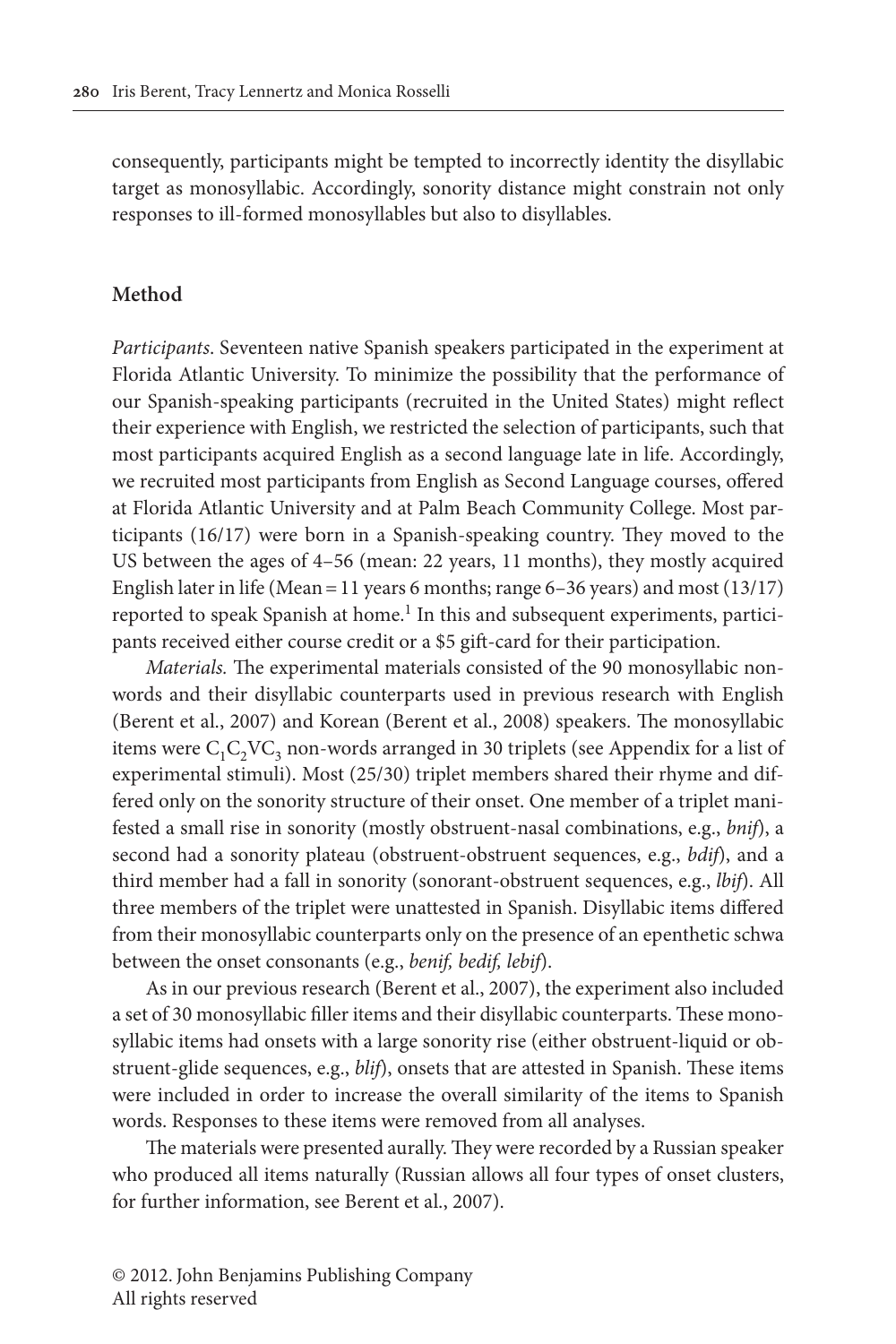*Procedure.* Participants were seated in front of a computer wearing headphones. The trial began with a fixation point (\*) and a message indicating the trial number. Participants initiated the trial by pressing the space-bar key, triggering the presentation of a single auditory item. They were instructed to indicate as quickly and accurately as possible whether the item included one syllable or two by pressing one of two keys  $(1=$ one syllable,  $2=$ two syllables). Response time was measured from the onset of the auditory stimulus. Prior to the experiment, participants were familiarized to the procedure with a brief practice session including real Spanish words (e.g., *flan* — *filón*). The order of trials was randomized. In this and all subsequent experiments, the instructions to the participants were presented in Spanish. Participants were tested in groups of up to three participants at a time.

#### **Results**

In this and all subsequent experiments, we excluded outliers (correct responses falling 2.5SD beyond the grand mean, less than 4% of the total correct responses) from the analyses of response time. Mean response accuracy and response time as a function of onset type and the number of syllables is provided in Figure 1.



**Figure 1.** Mean error rate and response time in the syllable count task as a function of the number of syllables (one vs. two) and onset type (Experiment 1). Error bars are confidence intervals constructed for the difference between the means.

© 2012. John Benjamins Publishing Company All rights reserved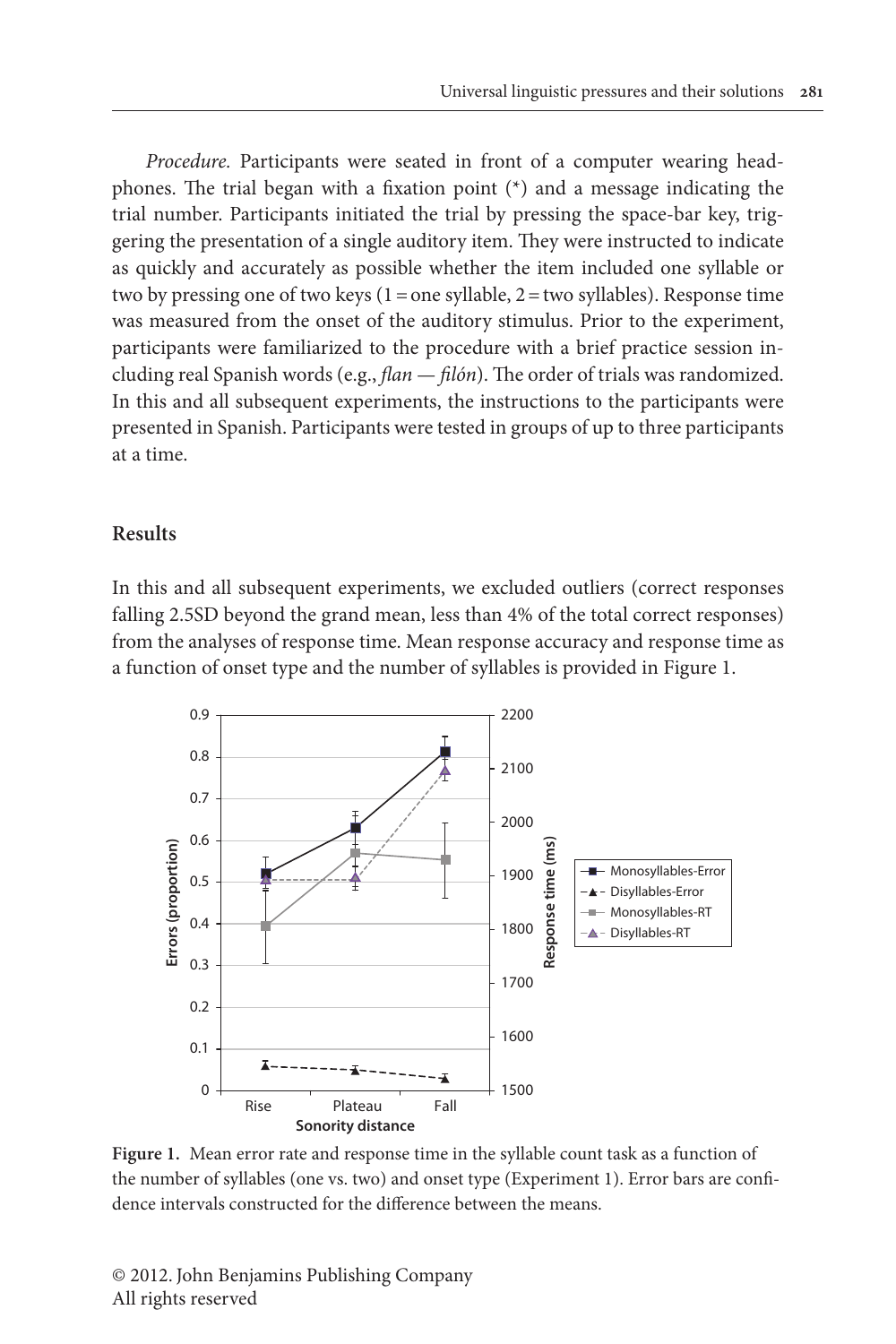We first assessed the effect of onset type on response accuracy and response time to monosyllabic and disyllabic items using a 3 Type x 2 Syllable ANOVAs using both participants (*F*1) and items (*F*2) as random variables. The interaction was significant in the analysis of response accuracy  $(F1(2, 32)=24.49, MSE=0.009,$  $pv < 0.0001$ ,  $\eta^2 = .61$ ;  $F2(2, 58) = 12.17$ ,  $MSE = 0.0321$ ,  $p < 0.0001$ ,  $\eta^2 = .29$ ) and marginally significant in the analyses of response time  $(F1(2, 30) = 1.15, MSE = 24,122$ ,  $p < 0.34$ ,  $\eta^2 = .07$ ;  $F2(2, 46) = 3.54$ ,  $MSE = 45,078$ ,  $p < .04$ ,  $\eta^2 = .13$ ). We thus proceeded to test the effect of onset type separately, for monosyllabic and disyllabic items.

An inspection of the means suggests that participants were sensitive to the structure of monosyllabic items. As sonority distance decreased, response accuracy to monosyllabic items decreased. A one way ANOVA indeed yielded a significant effect of onset type in the analysis of response accuracy  $(F1(2, 32)=23.19,$  $MSE = .016$ ,  $p < .0002$ ,  $\eta^2 = .59$ ;  $F2(2, 58) = 10.93$ ,  $MSE = .06$ ,  $p < .0002$ ,  $\eta^2 = .27$ ; in response time:  $(F1(2, 30) = 2.12, MSE = 42,273, p < .14, \eta^2 = .12; F2(2, 46) = 4.12,$  $MSE = 79,393$ ,  $p < .03$ ,  $\eta^2 = .15$ ).<sup>2</sup> Planned contrasts comparing responses to monosyllabic items showed that sonority rises produced more accurate responses than plateaus, an effect significant by participants and marginally significant by items (*t*1(32)=2.61, *p*<.02; *t*2(58)=1.78, *p*<.09). Sonority plateaus, in turn, yielded reliably more accurate responses than sonority falls  $(t1(32)=4.14, p<.003;$  $t2(58) = 2.85$ ,  $p < .007$ ). Likewise, sonority rises produced reliably more accurate responses than falls (*t*1(32)=6.75, *p*<.0001; *t*2(58)=4.63, *p*<.001).

Turning to the disyllabic forms, an inspection of the means suggested that response accuracy was inversely related to the sonority distance of the monosyllabic counterpart. A one way ANOVA yielded a marginally significant effect of onset type in the analysis of response accuracy (*F*1(2, 32)=2.97, *MSE*=.001,  $p < .07$ ,  $\eta^2 = .16$ ;  $F2(2, 58) = 1.52$ ,  $MSE = .004$ ,  $p < .23$ ,  $\eta^2 = .05$ ; In response time:  $F1(2, 32) = 1.3, MSE = 3,354, p < .29, \eta^2 = .07; F2(2, 58) < 1, MSE = 10,187, \eta^2 = .03).$ Planned comparisons showed that responses to the disyllabic counterparts of sonority falls were more accurate relative to the counterparts of rises, an effect significant by participants  $(t1(32) = 2.43, p < .03; t2(58) = 1.74, p < .09)$ . No other contrast was significant (all *p*>.22).

#### **Discussion**

The results of Experiment 1 show that Spanish speakers are sensitive to the structure of onsets that are unattested in their language. As sonority distance decreased, participants were more likely to misperceive monosyllabic items as disyllabic. In fact, Spanish speakers were reliably more likely to categorize these ill-formed monosyllabic items as disyllabic compared to chance level (*M*=.50, for sonority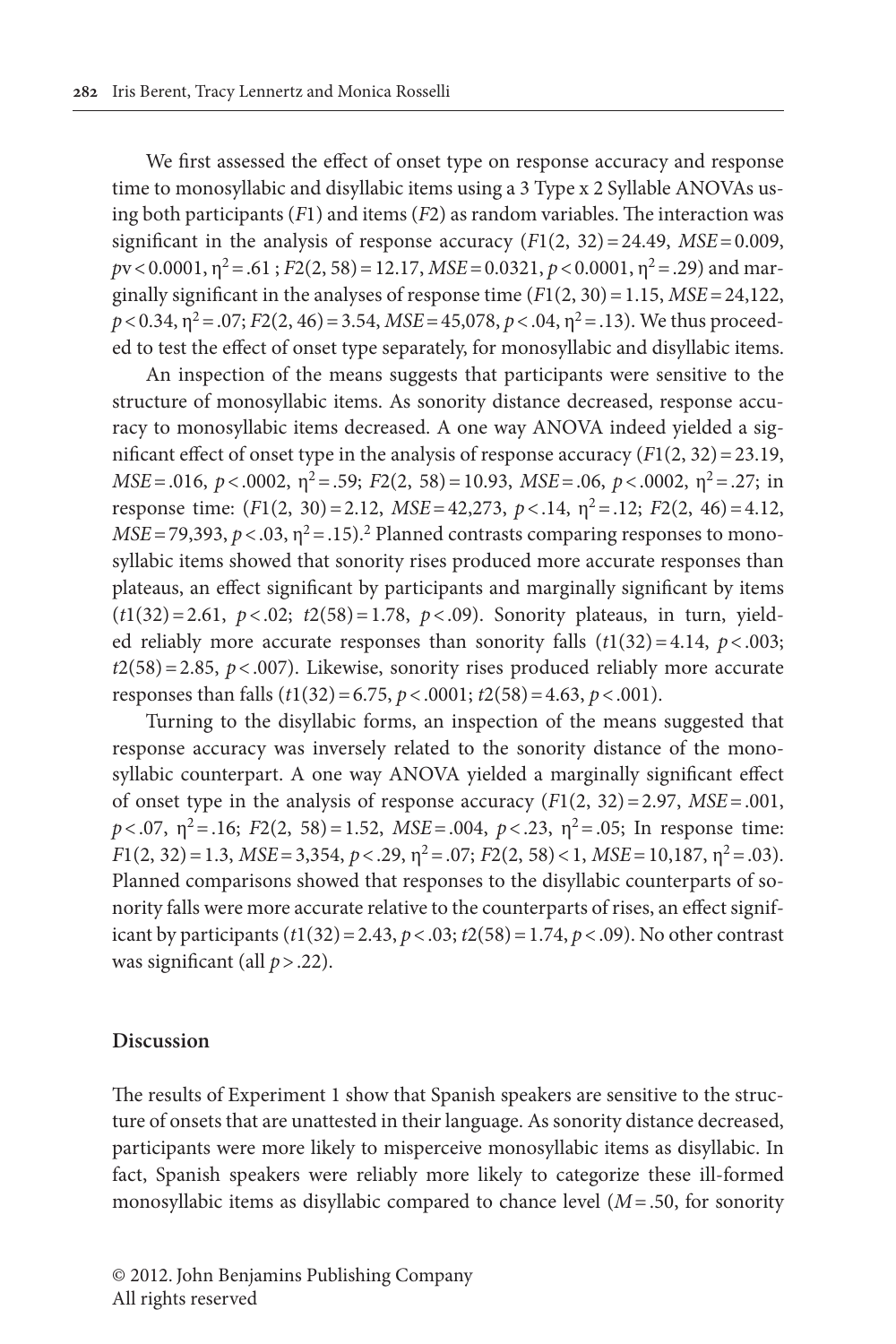plateaus  $t1(16) = 2.19$ ,  $p < .05$ ;  $t2(29) = 4.18$ ,  $p < .003$ ; for sonority falls  $t1(16) = 9.77$ ,  $p < .0002$ ;  $t2(29) = 8.44$ ,  $p < .0002$ ). It is unlikely that the misperception of monosyllabic items is due to stimuli artifacts. Previous research (Berent et al., 2007) has shown that Russian speakers, whose language allows all these sonority profiles, did perceive these items as monosyllabic on over 90% of the trials. The tendency of Spanish speakers to misperceive ill-formed monosyllables as disyllabic must therefore reflect linguistic biases — either phonological or phonetic — against onsets with small sonority distances.

The structure of the monosyllabic form also affected the processing of their disyllabic counterparts. Disyllabic forms whose counterparts had sonority falls (e.g., *lebif*, counterpart of *lbif*) produced higher accuracy than those whose counterparts were rising in sonority (e.g., *benif*, counterpart of *bnif*). Although this trend was significant only across participants, it agrees with previous results with English, Russian (Berent et al., 2007) and Korean (Berent et al., 2008) participants. Such difficulty likely reflects competition from the monosyllabic counterpart. Indeed, the forced-choice syllable count requires that participants discriminate the disyllabic input from the monosyllabic alternative. In this situation, people's certainty about their percept might depend on the structure of the monosyllabic alternative. If well-formed onsets of rising sonority are linguistically preferred, they might present a stronger contender, and consequently, participants might occasionally opt for the incorrect monosyllabic form. Taken together, then, the responses to monosyllables and disyllables suggest that Spanish speakers are sensitive to the onset hierarchy: onsets that are dispreferred across languages tend to be misidentified by individual speakers.

#### **Experiment 2**

Experiment 1 shows that, like English speakers, Spanish participants perceptually repair monosyllabic forms with illicit onsets as disyllabic. However, these results do not determine the precise nature of such repair. Previous research suggests that English speakers misperceive marked onsets epenthetically (e.g., *lbif*→*lebif*; Berent et al., 2007). Although epenthetic repair is also attested in Spanish (e.g., Harris, 1987), prothesis is frequently used, especially in the borrowing of *s-*initial onset clusters into Spanish (Altenberg, 2005; Harris, 1983; Hooper, 1976).

Experiment 2 reexamines the sensitivity of Spanish speakers to sonority distance and evaluates the role of epenthesis in their repair. To this end, this experiment employs an AX task. Participants are presented with a pair of auditory stimuli, either identical (e.g., *bnif-bnif*; *benif-benif*) or epenthetically-related (e.g., *bnif-benif*), and they are asked to indicate whether the two items are identical.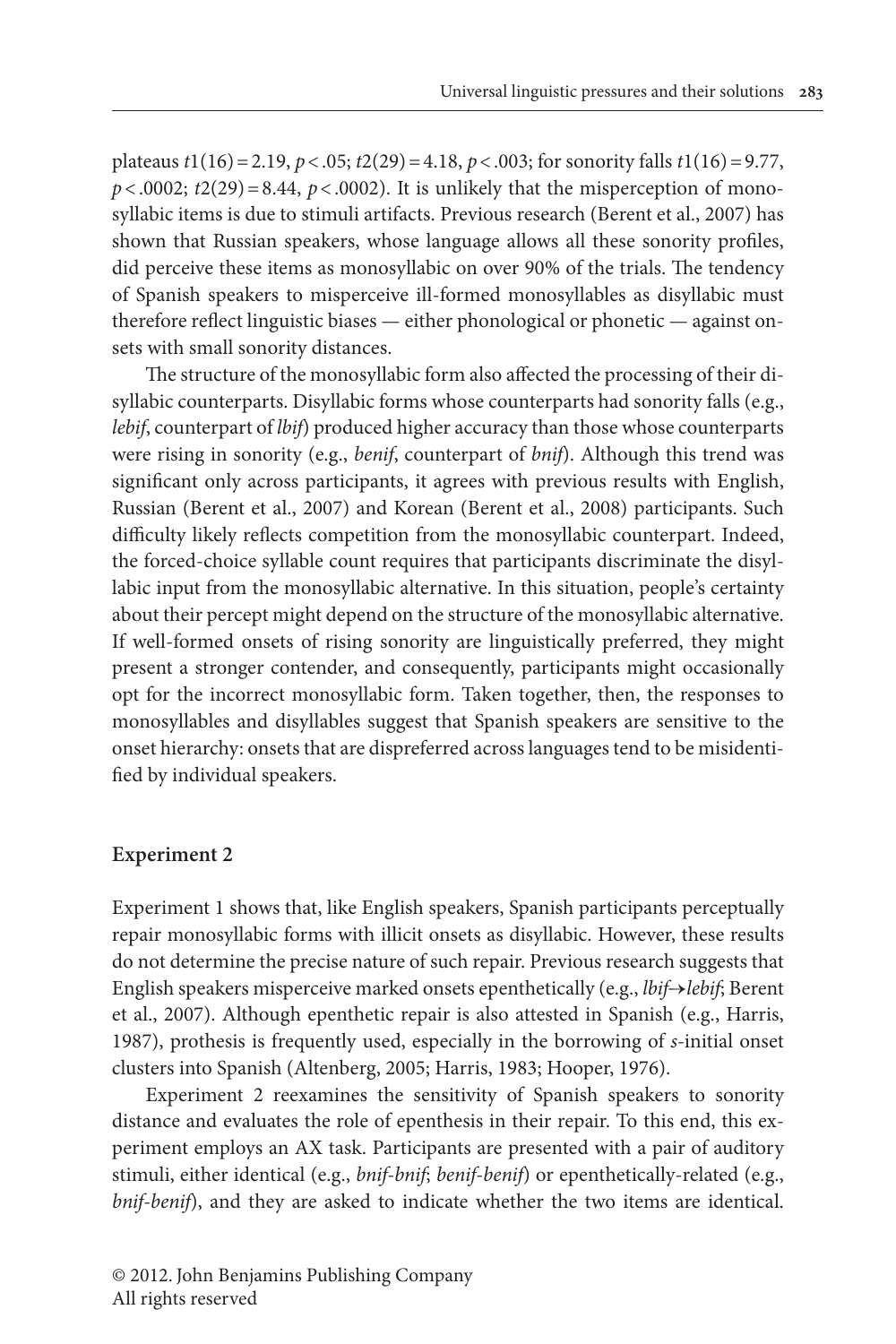Our main interest is in responses to non-identical items. If Spanish speakers repair onsets with small sonority distances by epenthesis, then, as sonority distance decreases, people should be more likely to misperceive monosyllabic forms as identical to their epenthetic counterparts. If, however, Spanish speakers rely on prothesis, then, these repaired forms (e.g., *lbif*, represented as *elbif*) should be quite distinct from the epenthetic inputs (e.g., from *lebif*). Accordingly, despite their disyllabic misperception (in Experiment 1), ill-formed monosyllables may not be misperceived as identical to their epenthetic counterparts.

#### **Method**

*Participants.* Twenty native Spanish speakers participated in the experiment. Participants were students at Florida Atlantic University, Davie. All participants reported Spanish to be their native language. Most (12/20) participants were born in a Spanish-speaking country and moved to the US between the ages of 2–39 (Mean: 9 years 10 months); most have not been unexposed to English before the age 5 (26/20, mean age of English acquisition=9 years 7 months); most participants (13/20) reported to speak Spanish at home, and five of which were lived in Spanish-English bilingual households.

*Materials.* The materials consisted of the same set of items used in Experiment 1. The materials were arranged in pairs; half comprised of identical tokens (either monosyllabic or disylalbic, e.g., *bnif-bnif*, *benif-benif*), half were epentheticallyrelated (e.g., *bnif*-*benif* in either order). The materials were arranged in two lists, matched for the number of stimuli per condition (onset type x identity x order) and counterbalanced, such that, within a list, each item appeared in either the identity or the non-identity condition but not both. Each participant was assigned to one list. The order of the trials within a list was random.

*Procedure.* Participants were seated in a front of computer wearing headphones. Each trial began with a fixation point (\*) and a message indicating the trial number. Participants initiated the trial by pressing the space bar, triggering the presentation of two consecutive auditory items (an onset asynchrony of 1500 ms). Participants determined whether the two items were identical by pressing the numeric keypad  $(1=$ identical,  $2=$ not identical). Slow responses (response time>2500 ms) triggered a computerized warning (e.g., "TOO SLOW"). Response time was measured from the onset of the second auditory stimulus. Prior to the experiment, participants were familiarized to the procedure with a brief practice session including real Spanish words (e.g., *flan-flan; flan*-*filón*).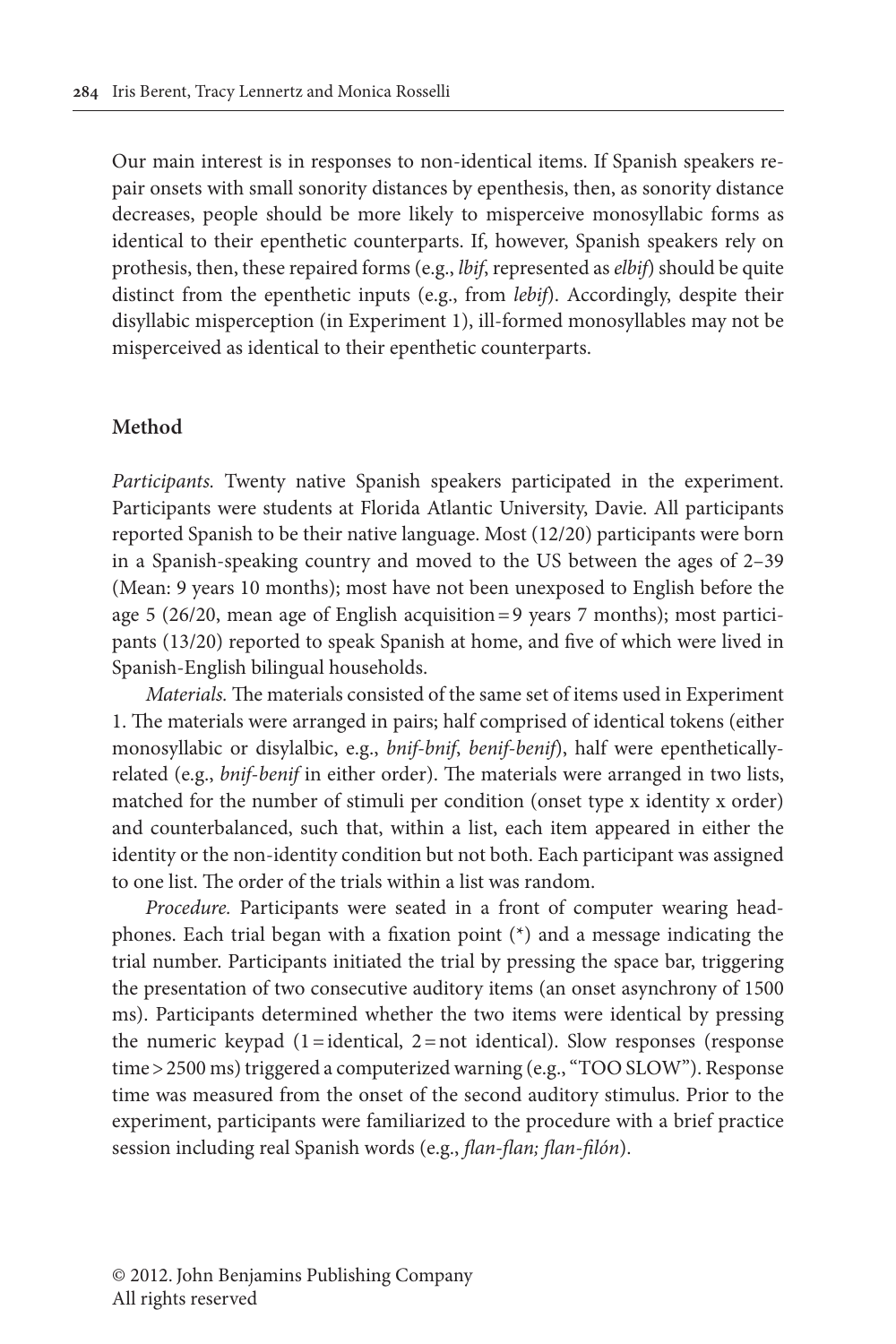#### **Results and discussion**

An inspection of the responses to identity trials suggests that responses were generally fast (*M*=939 ms, *SD*=139) and accurate (*M*=.96, *SD*=.051). Our main interest is in responses to non-identity trials. Response time and response accuracy to such trials are presented in Figure 2.

A one way ANOVA yielded a significant effect of onset type in the analysis of response accuracy  $(F1(2, 38) = 19.88, MSE = .014, p < .0001, \eta^2 = .50, 1;$  $F2(2, 58) = 6.63$ ,  $MSE = .06$ ,  $p < .003$ ,  $\eta^2 = .19$ ) and response time ( $F1(2, 38) = 7.39$ ,  $MSE = 9413$ ,  $p < .002$ ,  $\eta^2 = .28$ ;  $F2(2, 52) = 7.54$ ,  $MSE = 15630$ ,  $p < .002$ ,  $\eta^2 = .22$ ).<sup>3</sup> Planned comparisons showed that responses to sonority rises were significantly more accurate  $(t1(38)=5.54, p < .001; t2(58)=3.26, p < .002)$  and faster  $(t1(38)=3.84, p<.0005 t2(52)=3.91, p<.0002)$  relative to plateaus. Responses to sonority rises were likewise more accurate compared to sonority falls (*t*1(38)=5.16, *p*<.0001; *t*2(58)=3.04, *p*<.004; in response time: (*t*1(38)=1.94,  $p < .06$ ;  $t2(52) = 1.09$ ,  $p < .29$ , n.s.). Remarkably, the most ill-formed onsets of falling sonority were in fact easier to identify than sonority plateaus, a trend that approached significance in response time, *t*1(38)=1.91, *p*<.07; *t*2(52)=2.87, *p*<.006 (in response accuracy both  $t < 1$ ).



**Figure 2.** Mean error rate and response time in the identity judgment task as a function of onset type (Experiment 2). Error bars are confidence intervals constructed for the difference between the means.

© 2012. John Benjamins Publishing Company All rights reserved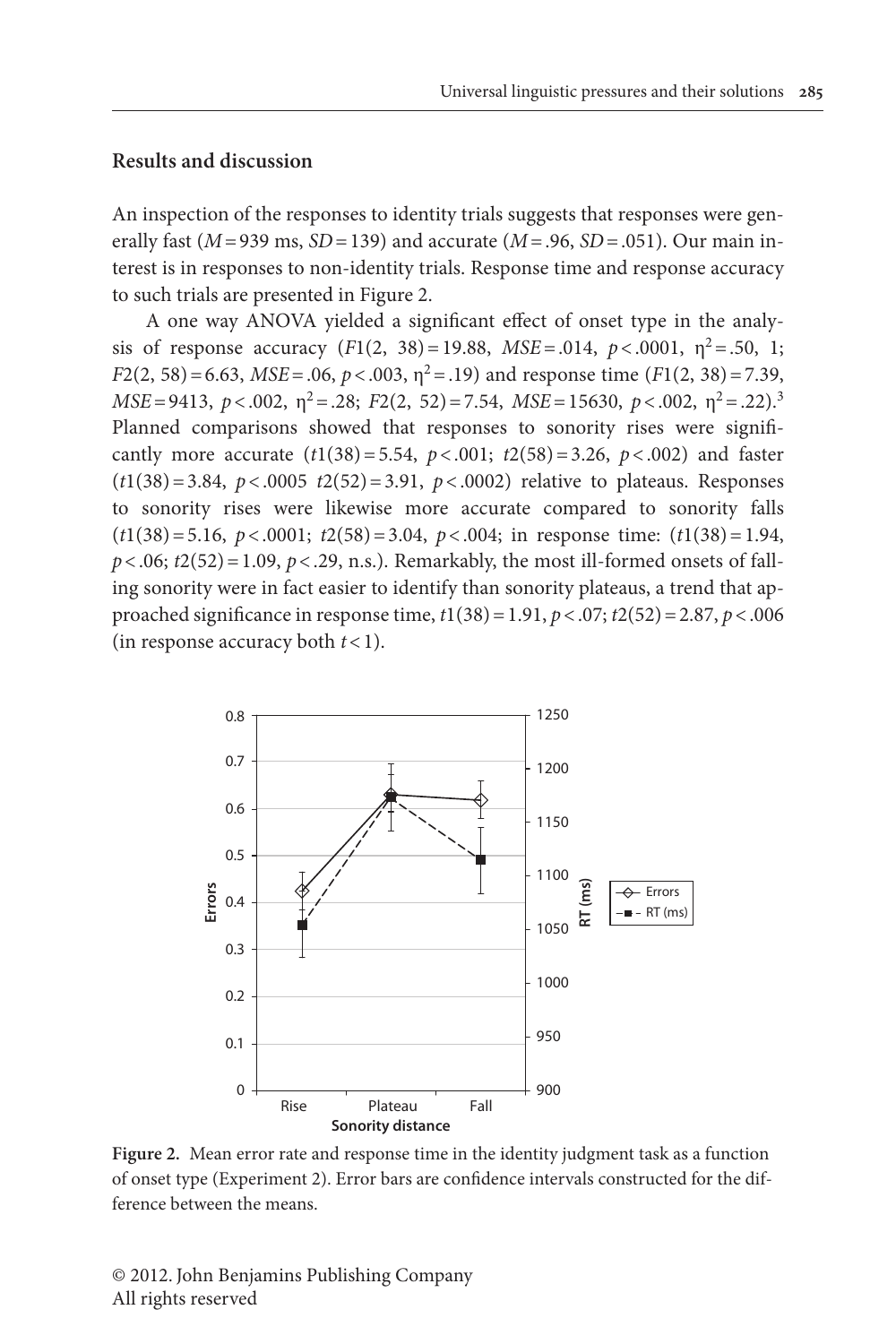This nonlinear effect of onset structure is puzzling. Why do Spanish speakers misidentify sonority falls as disyllabic (in Experiment 1), but they do not consider them identical to their disyllabic counterparts (in Experiment 2)?

The answer, we suggest, is that Spanish speakers repair these monosyllables by means of prosthesis (e.g., *lbif*→*elbif*), rather than epenthesis (e.g., *lbif*→*lebif*). Because these repairs are still disyllabic, participants in Experiment 1 did identify these inputs as disyllabic. But since these recoded forms (e.g., *elbif*) differ substantially from the epenthetic inputs in Experiment 2 (e.g., *lebif*), participants in the AX task did not confuse those recoded forms with the epenthetic input. The possibility that Spanish speakers rely on prothetic repair is indeed consistent with the documentation of such repairs in loanword adaptation and in experimental studies (Harris, 1987; Altenberg, 2005; Halle et al., 2008; Harris, 1983; Hooper, 1976). Moreover, the prothetic repair of sonority falls, specifically, has clear linguistic motivation, to be reviewed in the General Discussion. Before considering why sonority falls might be recoded prothetically, however, we must first provide direct evidence that Spanish speakers do, in fact, rely on such repairs. Experiments 3–4 evaluate this hypothesis.

#### **Experiment 3**

Experiment 3 examines the role of prothetic repair in the representation of marked onsets. To this end, we repeat the AX procedure of Experiment 2 with one significant modification. Rather than comparing the monosyllables to epenthetic disyllables (e.g., *lbif-lebif*), we now pair them with their prothetic counterparts (e.g., *lbif-elbif*). If ill-formed onsets are repaired by prothesis, than these monosyllable should be highly confusable with their prothetic counterparts. Consequently, as sonority distance decreases, non-identity trials in Experiment 3 should elicit more errors and slower correct responses.

#### **Method**

*Participants.* Twenty-four native Spanish speakers, students at Florida Atlantic University, participated in the experiment. All participants reported that Spanish was their first language, most participants (18/24) were born in a Spanishspeaking country and moved to the US between the ages of 1–41 (Mean=12 years 6 months), and they acquired English between the ages of 3–28 years (Mean=10 years). Thirteen participants reported to speak only Spanish at home; seven had bilingual (English-Spanish) households, three spoke only English at home, and one participant did not disclose this information.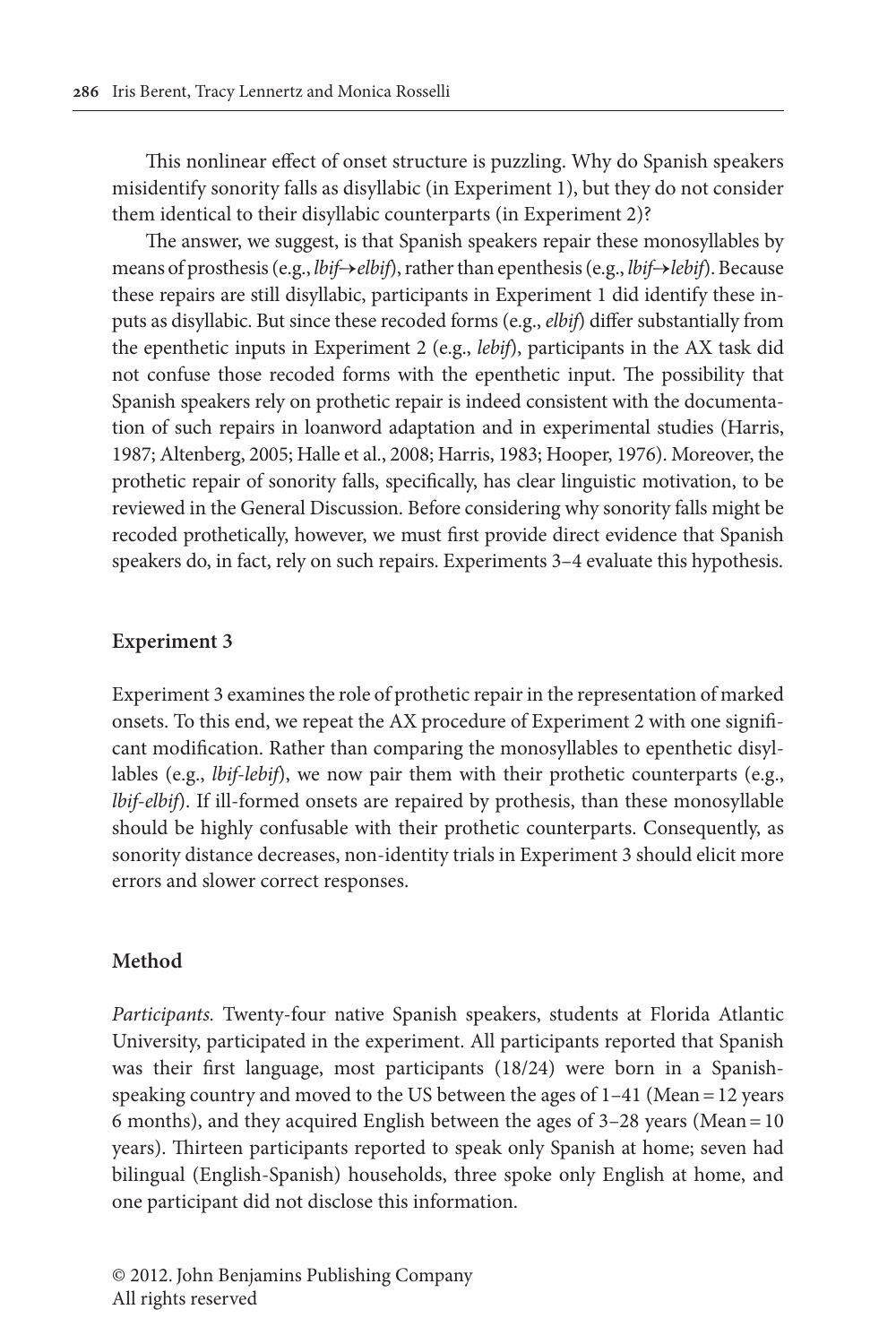*Materials.* The materials corresponded to the same monosyllabic non-words used in Experiments 1–2 along with their prothetic counterparts. All items were newly recorded by the same Russian talker employed in previous experiments. The structure of the materials and experimental lists was the same as in Experiment 2, except that disyllables and monosyllables were now prothetically related. Procedure was as in Experiment 2.

#### **Results**

As in Experiment 2, responses to identity trials in the present experiment were overall fast (*M*=928 ms, *SD*=143 ms) and accurate (*M*=.93, *SD*=.10). Our main interest concerns responses to non-identity trials — trials in which the monosyllable is paired with its prothetic counterpart. Those means are provided in Figure 3.

One-way ANOVAs yielded a reliable main effect of onset type in both response accuracy  $(F1(2, 38) = 130.61, MSE = .013, p < .0001, \eta^2 = .70; F2(2, 58) = 226.73,$ *MSE* = .011,  $p < .0001$ ,  $\eta^2 = .87$ ) and response time (*F*1(2, 38) = 14.96, *MSE* = 7854,  $p < .0002$ ,  $\eta^2 = .31$ ;  $F2(2, 54) = 12.4$ ,  $MSE = 15397$ ,  $p < .0004$ ,  $\eta^2 = .31$ ).<sup>4</sup> An inspection of the means suggests that, this time, responses were monotonically linked



**Figure 3.** Mean error rate and response time in the identity judgment task as a function of onset type (Experiment 3). Error bars are confidence intervals constructed for the difference between the means.

© 2012. John Benjamins Publishing Company All rights reserved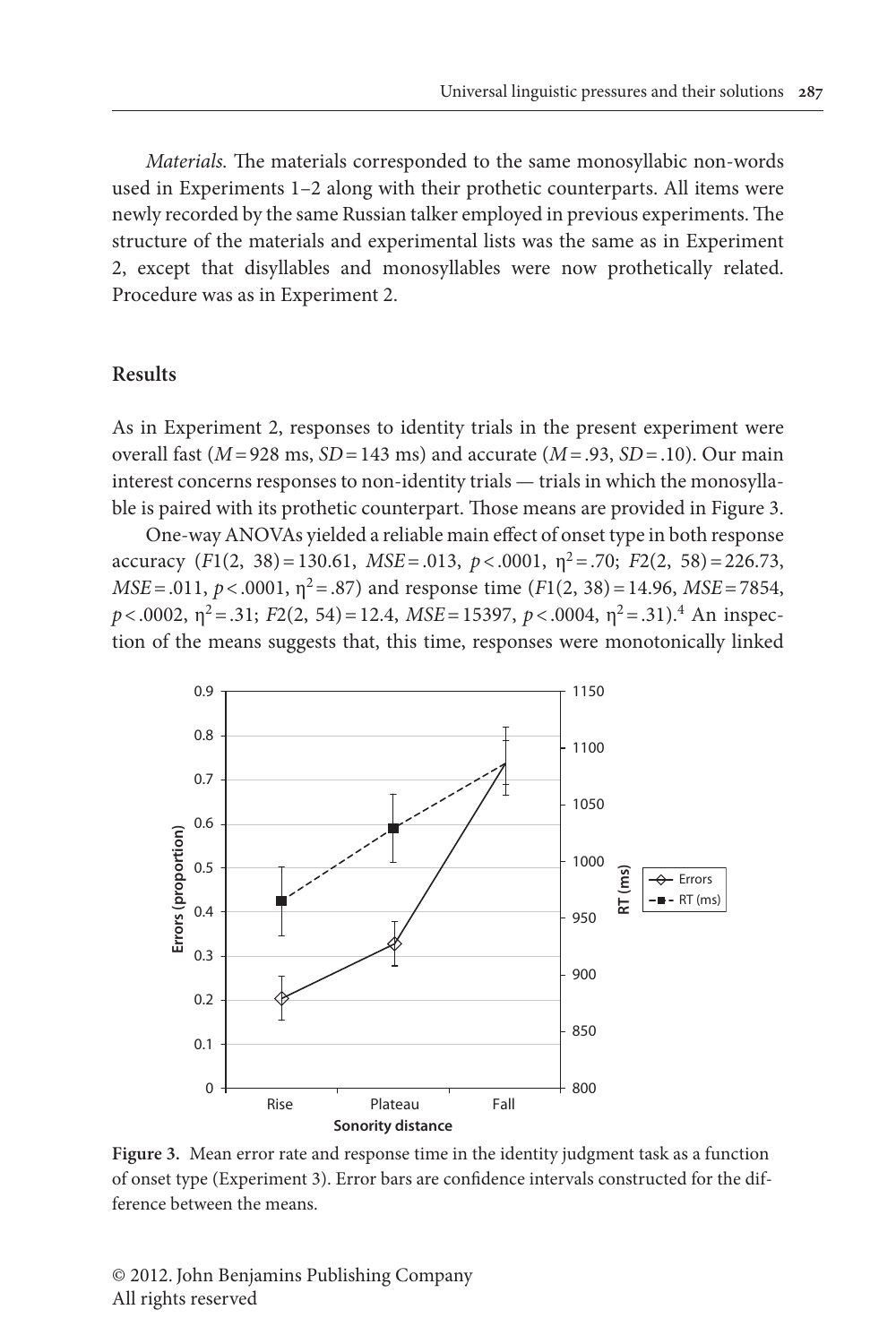to sonority distance: As sonority distance decreased, the rate of errors increased, and correct responses became slower. Planned contrasts confirmed that onsets of rising sonority indeed yielded significantly more accurate responses compared to plateaus  $(t1(38)=5.12, p<.0001; t2(58)=6.75, p<.0001;$  In response time: *t*1(38)=1.49, *p*<.15; *t*2(58)=1.68, *p*<.10, n.s.). Sonority rises likewise yielded reliably faster  $(t1(38) = 5.32, p < .0001; t2(58) = 5.06, p < .0001$  and more accurate  $(t1(38) = 16.22, p < .0001; t2(58) = 20.87, p < .0001$  responses compared to sonority falls. Crucially, responses to onsets of level sonority were now faster (*t*1(38)=3.82, *p*<.0005; *t*2(58)=3.38, *p*<.002) and more accurate (*t*1(38)=11.10, *p*<.0001;  $t2(58) = 14.11$ ,  $p < .00001$ ) compared to sonority falls.

#### **Discussion**

Experiment 3 demonstrates that the ability of Spanish speakers to distinguish monosyllables from their prothetic counterparts depends on their sonority distance: As sonority distance decreases, errors and response time increase. The contrast between the monotonic effect of onset structure, in the present experiment, and the nonlinear pattern, observed in Experiment 2 suggests that the choice of repair might be modulated by the structure of the onset: Better-formed onsets of rising and level sonority might be repaired by either epenthesis or prothesis, and for this reason, the moderately ill-formed onsets of level sonority are harder to identify than sonority rises, regardless of the choice of disyllabic counterpart epenthesis (in Experiment 2) or prothesis (in Experiment 2). In contrast, highly ill-formed onsets of falling sonority might favor a prothetic repair, and consequently, monosyllables of falling sonority are perceptually confused with disyllabic inputs only when those disyllables are paired with prothetic-related, but not with epenthetic ones. This nonlinear effect of onset type on the discrimination of monosyllables from their epenthetic counterparts also differs from previous results with English and Korean speakers (Berent et al., 2007; Berent et al., 2008), for whom the effect of onset was monotonically related to sonority distance. This contrast suggests that the preferred form of repair might be modulated by linguistic experience. In what follows, we evaluate these two possibilities.

#### a. *The role of epenthetic vs. prothetic repair in Spanish*

We first examined whether the reliance of Spanish speakers on epenthetic vs. prothetic repair depends on the structure of the onset. To this end, we examined the sensitivity of Spanish speakers (d′) to onset structure across Experiments 2–3. We reasoned that the choice of repair should affect the discrimination of monosyllables from the disyllabic counterparts. Disyllables that match the preferred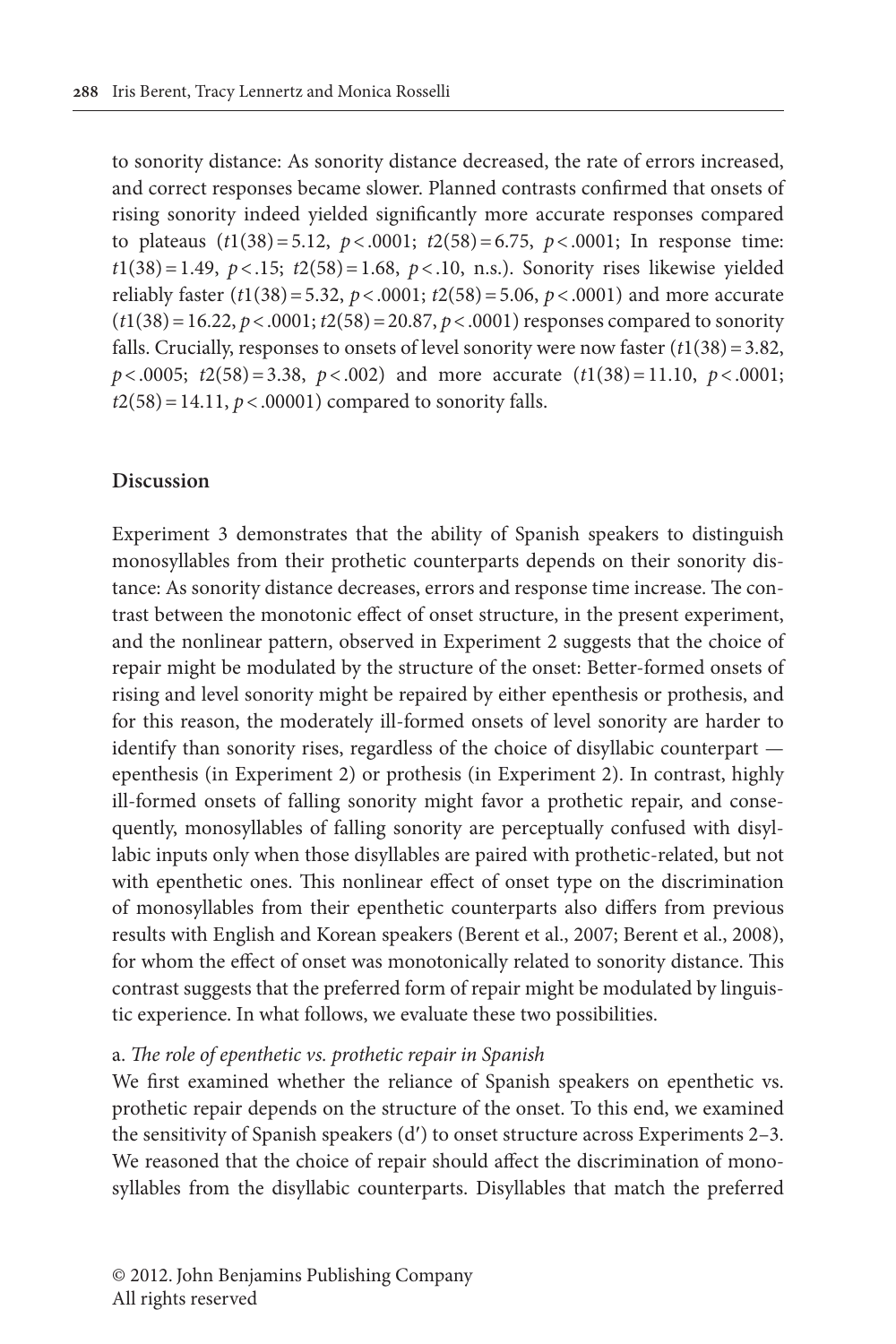form of repair should result in an attenuated sensitivity. For example, if *lbif* is repaired as *elbif*, then this monosyllable should be harder to discriminate from a prothetic counterpart (in Experiment 3) compared to an epenthetic disyllable (in Experiment 2). In contrast, if onsets of rising sonority favor epenthesis (e.g., *bnif*→*benif*), then those onsets should exhibit the opposite pattern (i.e., attenuated sensitivity with epenthetic compared to prothetic disyllables).

A 2 disyllable type x 3 onset type ANOVA yielded a reliable main effect of onset type  $(F1(2, 84) = 45.13, MSE = 0.288, p < .0001, \eta^2 = .52; F(2, 56) = 45.02$ ,  $MSE = 0.392$ ,  $p < .0001$ ,  $\eta^2 = .75$ ), as well as a significant disyllable x onset type interaction (*F*1(2, 84)=21.19, *MSE*=0.288,  $p < .0001$ ,  $\eta^2 = .33$ ; *F*(2, 56)=8.25,  $MSE = 0.530$ ,  $p < .0008$ ,  $\eta^2 = .23$ ). The means are provided in Figure 4.

Tests of the simple main effect of disyllable type demonstrated that prothetic disyllables yielded greater sensitivity than epenthesis for onsets of both rising  $(F1(1, 42) = 7.47, MSE = .796, p < .01, \eta^2 = .15; F2(1, 28) = 6.45, MSE = 0.357, p < .02,$  $\eta^2$  = .19) and level sonority *F*1(1, 42) = 6.58, *MSE* = 0.5799, *p* < .02,  $\eta^2$  = .14; *F*2(1, 28) = 9.22, *MSE* = 0.454,  $p < .005$ ,  $\eta^2 = .25$ ). In contrast, the worst-formed onsets of falling sonority produced greater sensitivity with epenthesis than prothesis (*F*1(1,  $42$ ) = 10.91, *MSE* = 0.390,  $p < .002$ ,  $\eta^2$  = .21;  $F2(1, 28)$  = 5.72, *MSE* = 0.570,  $p < .002$ ,  $\eta^2$  = .17). Assuming that discrimination reflects the degree of similarity with the repaired form, the results thus imply that Spanish speakers repair better-formed onsets epenthetically, whereas the worst formed onsets of falling sonority are recoded prothetically.

Each of these repair reflexes, however, is sensitive to the structure of the onset. To further support this conclusion, we next evaluated the effect of onset type on sensitivity of discrimination with epenthetic and prothetic onsets, separately. The main effect of onset type was significant for both the epenthetic  $(F1(2, 38) = 11.34$ ,  $MSE = 0.148$ ,  $p < .0002$ ,  $\eta^2 = .38$ ;  $F2(2, 56) = 6.99$ ,  $MSE = 0.639$ ,  $p < .002$ ,  $\eta^2 = .20$ ) and prothetic conditions ( $F1(2, 46) = 47.09$ ,  $MSE = .403$ ,  $p < .0001$ ,  $\eta^2 = .67$ ;  $F2(2, 46) = .47.09$ 56)=62.08,  $MSE = 0.287$ ,  $p < .0001$ ,  $\eta^2 = .69$ ). Planned contrasts showed that onsets of rising sonority yielded reliably higher sensitivity regardless of the disyllabic counterparts. Specifically, when compared to epenthetic disyllables, sonority rises produced higher sensitivity than either plateaus  $(t1(38)=4.62, p<.0001;$ *t*2(56)=3.31, *p*<.002) or falls (*t*1(46)=3.32, *p*<.002; *t*2(56)=3.16, *p*<.003). Similarly, sonority rises produced higher sensitivity than plateaus (*t*1(46)=3.87, *p*<.0004; *t*2(56)=3.97, *p*<.0003) and falls (*t*1(46)=9.64, *p*<.0001; *t*2(56)=11.00, *p*<.0001) when compared to prothetic disyllables. Moreover, the prothetic condition further yielded higher sensitivity to onsets of level sonority compared to falls  $(t1(46) = 5.77, p < .0001; t2(56) = 7.03, p < .0001;$  for the epenthetic condition:  $(t1(38)=1.29, p < .21; t2(56) < 1, n.s.).$  These results confirm that ill-formed onsets acquire multiple forms of disyllabic repairs, but, taken as a whole, the repair of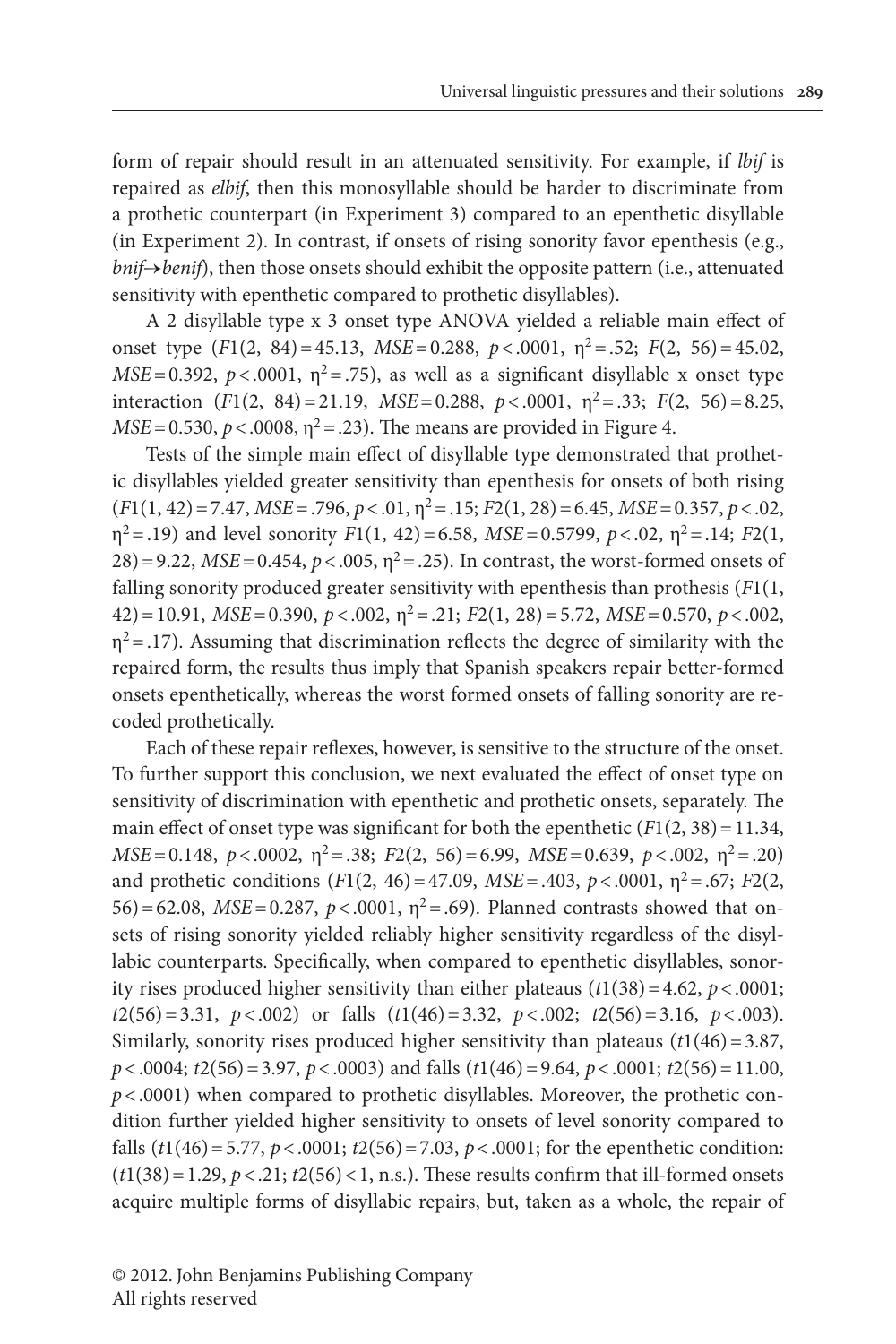such onsets is systematically linked to their sonority profile: as sonority distance decreases, disyllabic repair is more likely.

#### *b. The effect of linguistic experience on repair*

The previous analyses make it clear that Spanish speakers are more likely to rely on prothesis in the repair of sonority falls, and for this reason, they are faster to distinguish onsets of falling sonority counterparts (in Experiment 2). These results contrast with findings from English participants (Berent et al., 2007). Unlike their Spanish counterparts, English speakers took longer to distinguish monosyllables of falling sonority from their epenthetic counterparts compared to sonority plateaus. These divergent patterns suggest that the preferred form of repair might be modulated by linguistic experience. We evaluated this possibility in two ways. First, we compared the performance of our Spanish participants as a group to English speakers. We next moved to a more fine-grained analysis of the group of Spanish participants by gauging whether their experience with English as a second language affected their repair preferences.

*i. Spanish- vs. English-speaking participants*. To evaluate the role of linguistic experience on the mode of repair, we compared the sensitivity (d′) of Spanish participants with each form of repair to that of English participants. For the analysis of epenthesis, we compared the Spanish results (from Experiment 2) to our previous published data with English participants (Berent et al., 2007; Experiment 3). For prothesis, we compared the Spanish results (from Experiment 3) to a new group of 24 native English speakers, students at Florida Atlantic University, who were tested using the same materials and procedure employed with Spanish participants.

We next assessed the role of language experience by means of 2 language x 3 onset type ANOVAs, performed separately for epenthesis and prothesis. Our interest here specifically concerns the effects involving the language factor. The analysis of epenthetic repairs yielded a reliable interaction (*F*1(2, 96)=7.51,  $MSE = .145$ ,  $p < .001$ ,,  $\eta^2 = .14$ ;  $F2(2, 56) = 5.63$ ,  $MSE = .18$ ,  $p < .006$ ,  $\eta^2 = .17$ ). An inspection of the means (see Figure 4) suggested that English speakers were more sensitive than their Spanish counterparts to the epenthetic repair of onsets of rising sonority. Tests of the simple main effects of language suggested that the sensitivity of English participants was reliably higher than Spanish speakers for onsets of rising sonority  $(F1(1, 48) = 7.60, MSE = .234, p < .009,$  $\eta^2 = .14$ ;  $F2(1, 28) = 10.86$ ,  $MSE = .21$ ,  $p < .003$ ,  $\eta^2 = .28$ ), but the two groups did not reliably differ for sonority plateaus and falls (all *F*<1). Similar ANOVAs conducted on prothetic repair did not yield a reliable main effect (*F*1(1,  $48$  < 1;  $F2(1, 28) = 4.82$ ,  $MSE = .416$ ,  $p < .04$ ,  $p<sup>2</sup> = .15$ ) or interaction (both  $F < 1$ ) involving the language factor. While language does not seem to systematically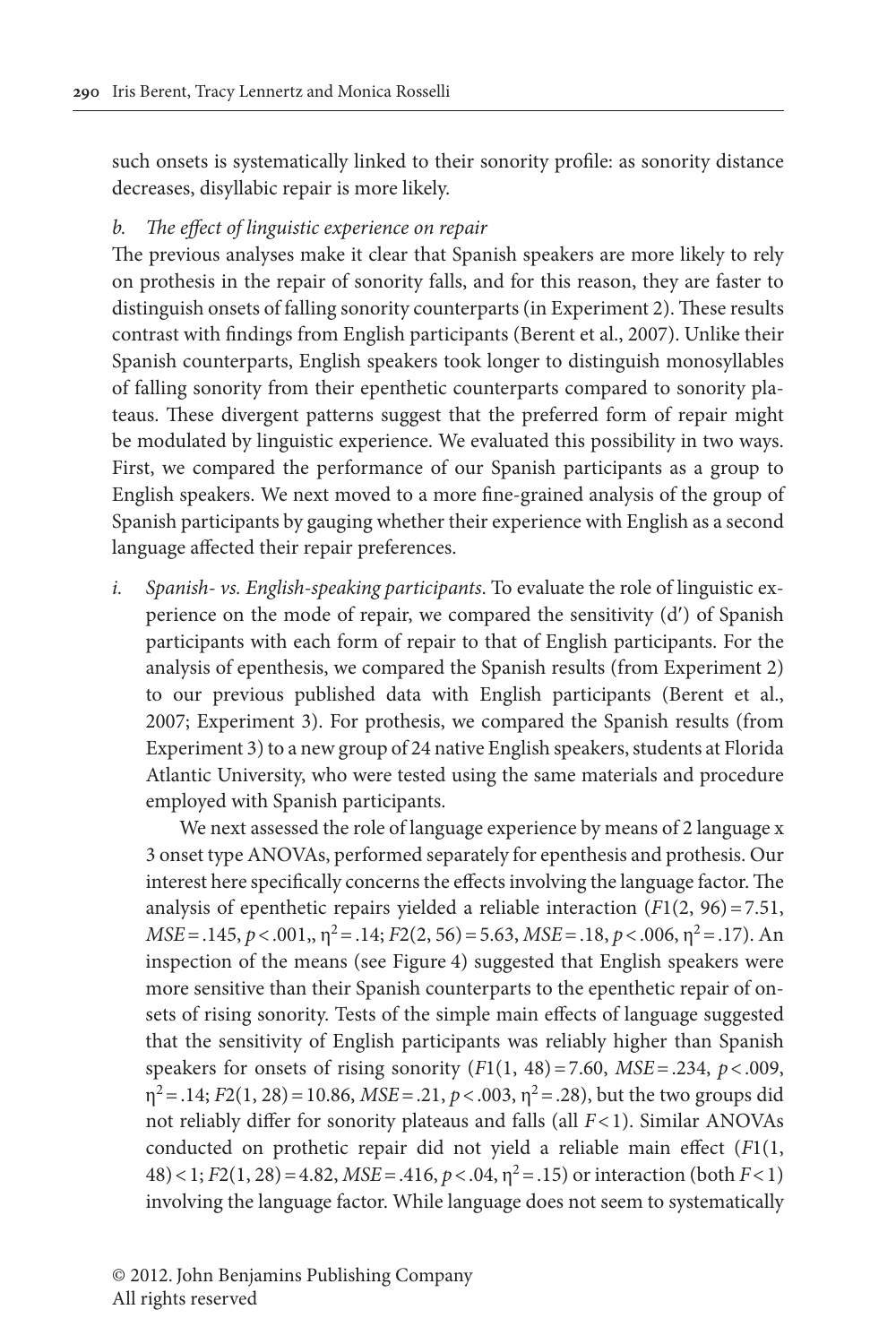

**Figure 4.** The sensitivity (d′) of Spanish and English speakers as a function of onset type and the type of the disyllabic counterpart (epenthetic vs. prothetic). Error bars are confidence intervals constructed for the difference between the means. Note: Epen=epenthesis; Proth=prothesis

modulate the reliance on prothetic repair, it does affect the use of epenthesis. Spanish speakers are selectively more likely to employ epenthesis in the repair of onsets of rising sonority, but for smaller sonority distances, both groups favor prothetic repair. If this explanation is correct, then it is conceivable that the reliance of Spanish participants on epenthesis as a repair mechanism could be also modulated by their exposure to English as a second language. The next set of analysis addresses this possibility.

*ii. The role of L2 English experience on the mode of repair by Spanish speaking participants*. To determine whether experience with English as a second language modulates the reliance on epenthesis, we next performed a median split of participants in Experiments 2–3 according to their age of their arrival at the US — a proxy of their experience with English as a second language. The mean age of arrival at the US for late vs. early English learners was 19.6 (*SD*=7.42) and 0.2 (*SD*=0.63) years in Experiment 2, and 21.09 (*SD*=9.29) vs. 2.86 ( $SD = 4.21$ ) in Experiment 3.<sup>5</sup> We next examined whether experience with English as a second language modulated the effect of onset structure in the two experiments.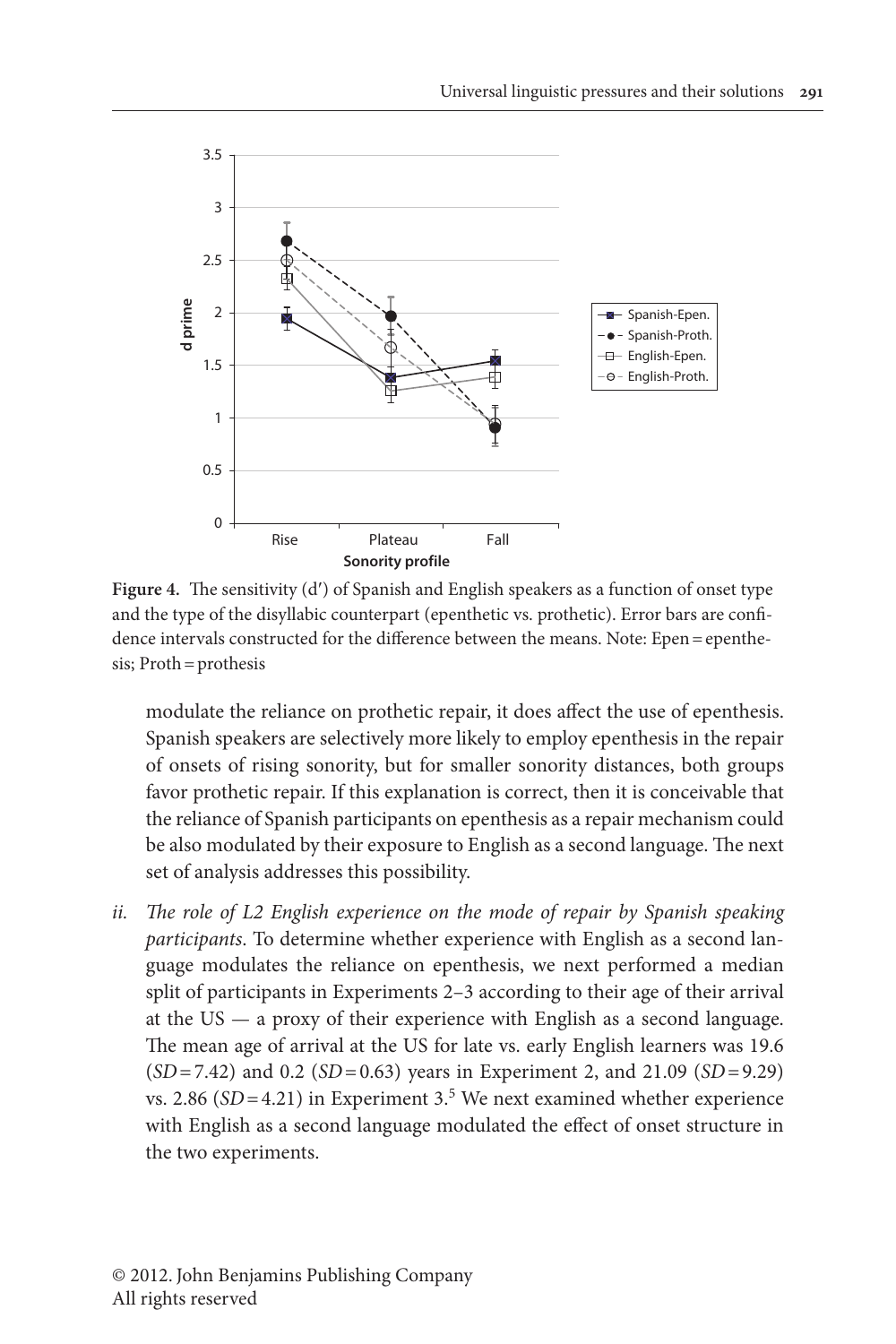|                              |                           | Mean |              | <b>SD</b> |      |              |      |
|------------------------------|---------------------------|------|--------------|-----------|------|--------------|------|
|                              |                           | Rise | Plateau Fall |           | Rise | Plateau Fall |      |
| Epenthesis<br>(Experiment 2) | Late English<br>learners  | 1.96 | 1.30         | 1.63      | 0.33 | 0.32         | 0.62 |
|                              | Early English<br>learners | 1.92 | 1.45         | 1.45      | 0.64 | 0.55         | 0.48 |
| Prothesis<br>(Experiment 3)  | Late English<br>learners  | 2.96 | 2.46         | 1.03      | 1.00 | 0.68         | 0.63 |
|                              | Early English<br>learners | 2.56 | 1.66         | 0.79      | 1.26 | 0.99         | 0.68 |

**Table 1.** The sensitivity (d′) of late- vs. early Spanish learners to onset structure when compared to epenthetic vs. prothetic disyllables.

A 2 group x 3 onset type ANOVAs examining the sensitivity (d′) to monosyllables as compared with their prothetic counterparts (in Experiment 3, see Table 1) found no significant effect of group  $(F1(1, 20) = 2.29, MSE = 1.64, p > .15, \eta^2 = .10)$ and no evidence of an interaction  $(F1(2, 40) = 1.17, MSE = .401, p > .32, \eta^2 = .055)$ . There were also no such effects in response time to either identical (for effect of group:  $F1 < 1 \eta^2 = .0006$ ; for the interaction:  $F1(2, 40) = 1.43$ ,  $MSE = 3267$ ,  $p > .25$ ,  $\eta^2$  = .07) or nonidentical trials (for the effect of group: *F*1 < 1,  $\eta^2$  = .01; for the interaction:  $F1(2, 40)$  < 1,  $\eta^2$  = .04), suggesting that reliance on prothesis was unaffected by experience with English as a second language. This conclusion is in line with the omnibus group comparison of English and Spanish participants, where both groups did not differ on their reliance on prothetic repair. In contrast, linguistic experience with English reliably modulated the ability of Spanish speakers to discriminate monosyllables from their epenthetic repairs in Experiment 2. The group x onset type interaction was significant in for the analysis of response time to nonidentical trials  $(F1(2, 36) = 3.42$ ,  $MSE = 8350$ ,  $p < .05$ ,  $\eta^2 = .16$ ; for identity trials:  $F < 1$ ,  $\eta^2 = .05$ ) and similar effects were also found in response accuracy ( $F1(2)$ , 36) = 3.59, *MSE* = .012,  $p < .04$ ,  $\eta^2$  = .17; for sensitivity:  $F < 1$ ,  $\eta^2$  = .05).

An inspection of the means (see Figure 5) suggested that Spanish speakers with early vs. late exposure to English displayed similar patterns in response to onsets of rising and level sonority, but the two groups differed with respect to sonority falls. Planned comparisons demonstrated that late English learners were faster ( $t(36) = 2.40$ ,  $p < .03$ ) and more accurate ( $t(36) = 2.80$ ,  $p < .009$ ) to distinguish monosyllables of falling sonority from their epenthetic counterparts. The two groups did not differ reliably in their responses to the better formed onsets — both sonority rises  $(t(36) = 1.05, p > .30; t(36) < 1$ , for response time and accuracy, respectively) and plateaus (*t*(36)<1; for both response time and accuracy). An easier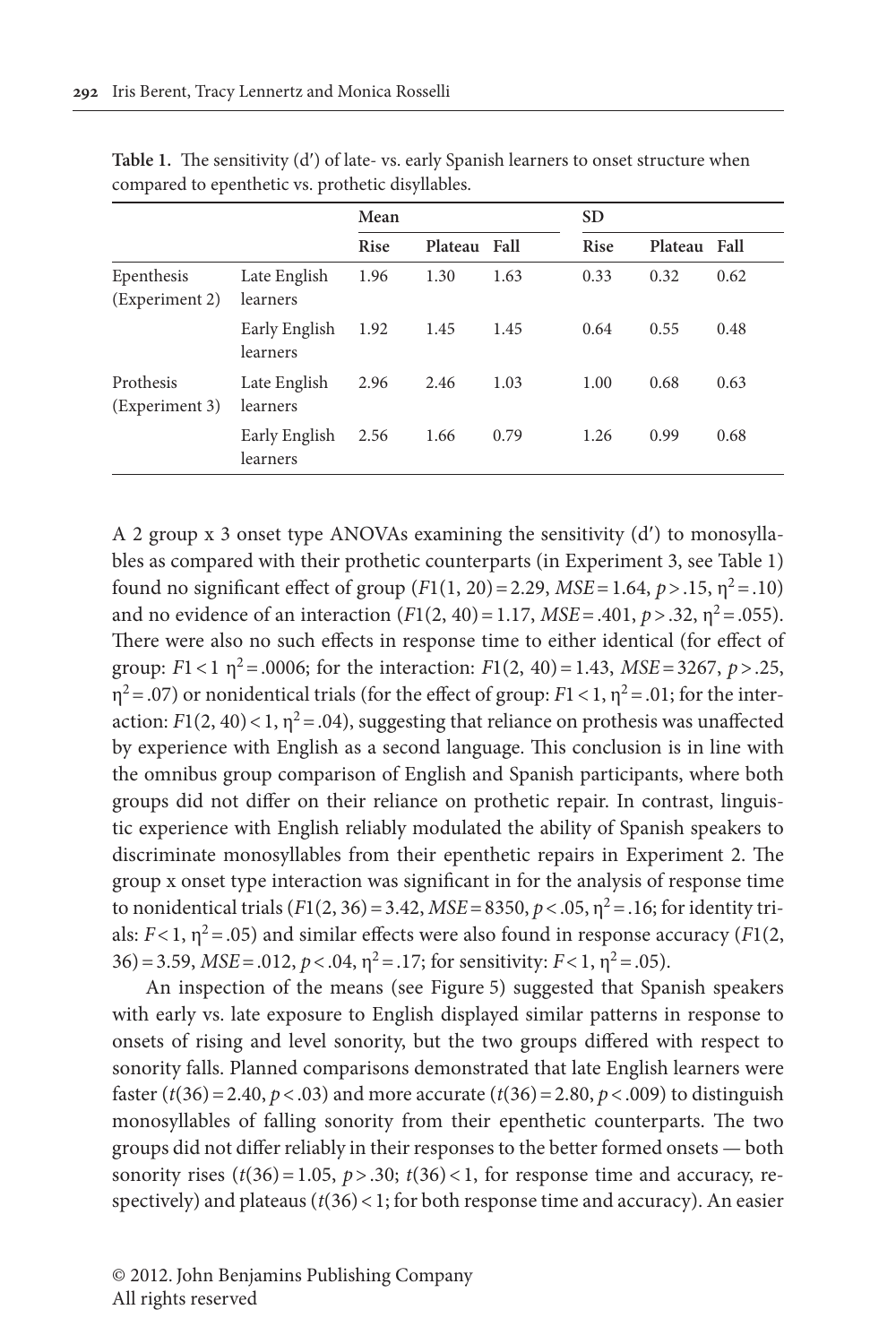

**Figure 5.** The effect of sonority distance and experience with English as a second language on the ability of Spanish speakers to discriminate monosyllables from their epenthetic and prothetic counterparts. Error bars are confidence intervals constructed for the difference between the means. Note: Late vs. Early indicates the age of arrival of participants in the US; iden=identity; noniden=nonidentity.

discrimination of onsets of falling sonority from their epenthetic counterparts indicates that such onsets are not repaired using epenthesis. These results thus converge with the overall group comparisons to suggest that linguistic experience modulates the repair of onsets of falling sonority — by prothesis of epenthesis. While all participants employed prothetic repair, irrespective of their linguistic experience, reliance on epenthesis in the repair of onsets of falling sonority is only found in participants with early exposure to English — either native English speakers, or Spanish speakers with an early experience with English as a second language. Absent early experience with English, however, Spanish speakers easily discriminated onsets of falling sonority from their epenthetic counterparts, suggesting that the preferred repair of such onsets is prothesis, rather than epenthesis.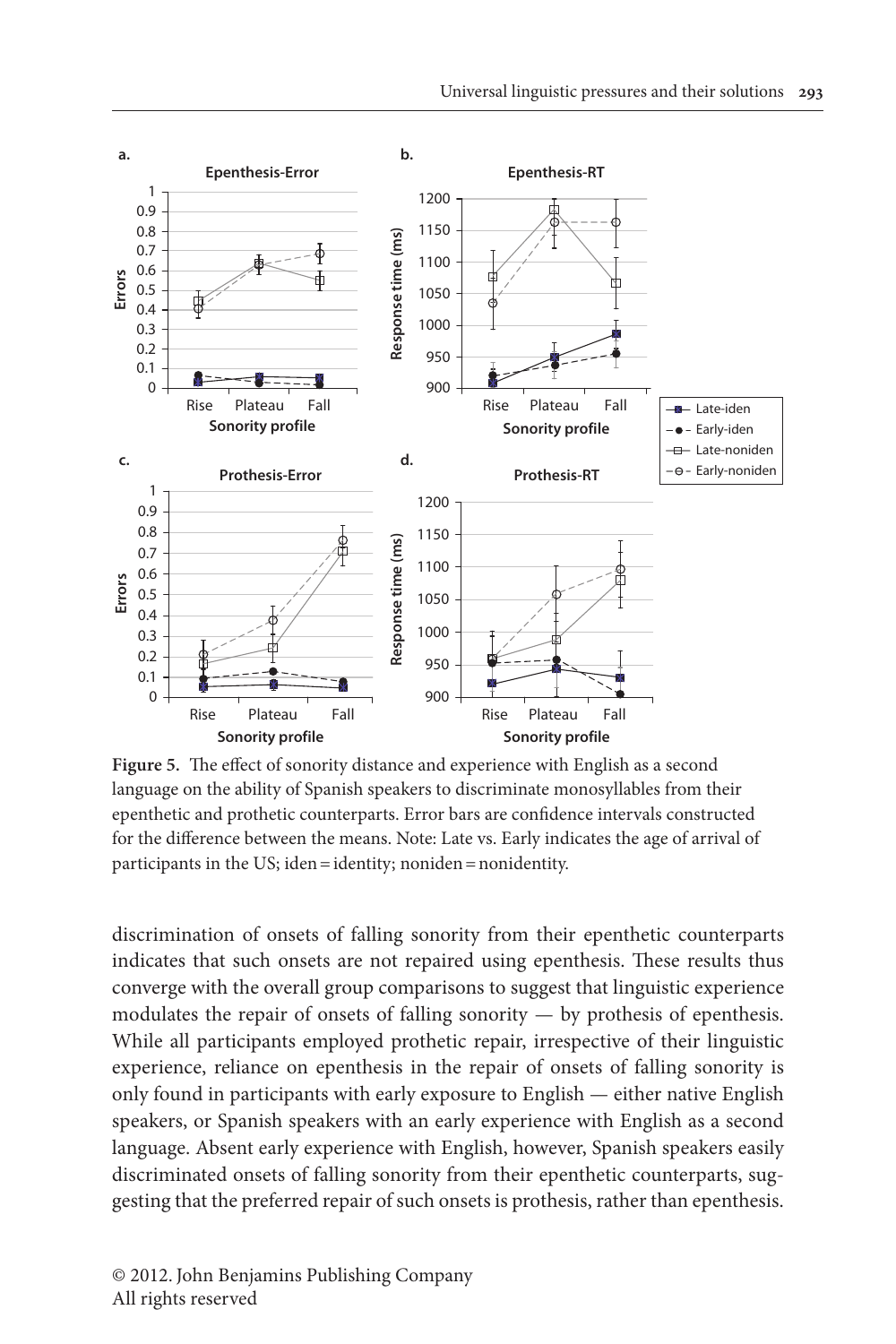#### **Experiment 4**

The results of the AX identity task in Experiments 2–3 suggest that, although the method of repair employed by Spanish speakers is modulated by linguistic experience, its rate is related to the structure of the onset. While this task presents a strong on-line demonstration that ill-formed monosyllables are misidentified, it provides only a partial assessment of the range of repairs used by any given participant — it does not assess the role of monosyllabic repairs nor does it directly compare the rate of various types of disyllabic repair (prothesis and epenthesis). To obtain a broader evaluation of speakers' repair strategies, Experiment 4 examines the representation of these onsets using an open-ended spelling task. In each trial, Spanish participants are presented with a single auditory item and are asked to spell it using conventional Spanish orthography. Two questions are of interest: (a) Are ill-formed onsets with small sonority distances less likely to be perceived faithfully than better-formed onsets? (b) When an onset is misperceived, how is it repaired in perception?

The spelling task allows us to assess both issues. The first issue — the effect of onset structure on faithful encoding can be addressed by examining correct spelling responses. If onsets with small sonority distances are misperceived, then as sonority distance decreases, the rate of correct (faithful) responses should decrease. The nature of the errors can directly illuminate the repairs of such onsets. In accord with the findings of Experiments 1–3, we expect onsets with small sonority distances to elicit disyllabic responses. Moreover, the preferred method of disyllabic repair should depend on sonority distance: moderately ill-formed onsets of rising and level sonority should favor an epenthetic response, whereas highly illformed onsets of falling sonority should elicit prothesis.

#### **Method**

*Participants.* Twenty native Spanish speakers participated in the experiment. Most participants (15/20) were born in a Spanish-speaking country and moved to the US between the ages of 1–18 (Mean=7 years 4 months) and they acquired English between the ages of 3–18 years (Mean=7 years 10 months). All participants reported to speak Spanish at home (one lived in a bilingual household).

*Materials.* The materials corresponded to the 90 monosyllabic non-words used in Experiments 1–2. The items were arranged in two randomized lists, presented in a fixed order. Each participant was assigned to one list.

*Data scoring.* Correct responses were responses that correctly preserved the onset (changes to the rhyme were not scored as errors). Errors in the report of the onsets were next coded as Monosyllabic responses (either CCVC or CVC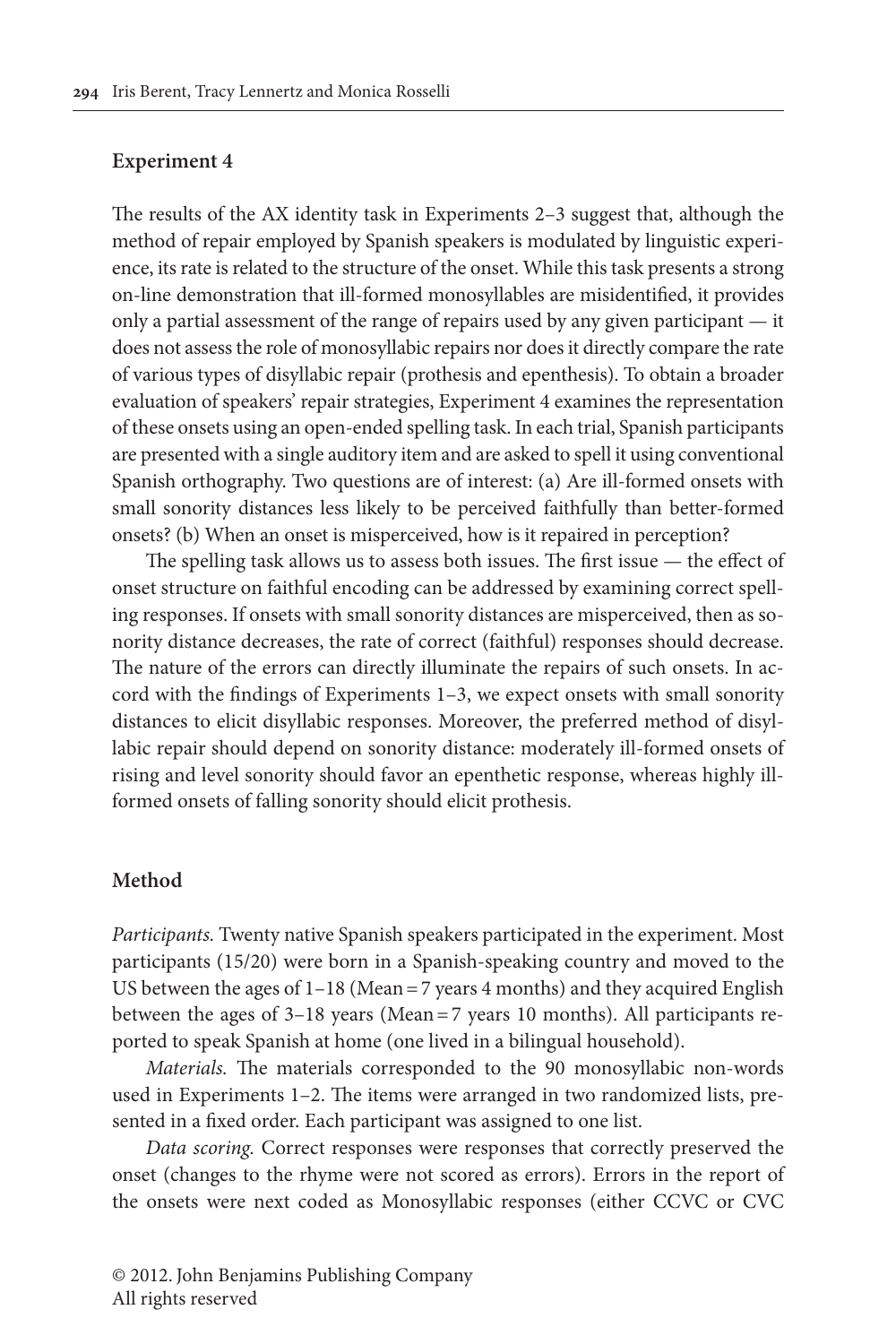responses), Epenthesis (e.g., *lbif*→*lebif*) Prothesis (e.g., *lbif*→*elbif*) and others (mostly lexicalization, as well as no responses and radical changes to the input). The data were scored by both a native Spanish and a native English speaker, and all disagreements were resolved by discussion.

*Procedure.* Participants were seated in front of a computer wearing headphones. Each trial began with a message indicating the trial number. Participants initiated the trial by pressing the spacebar, triggering the presentation of a single auditory stimulus. They were instructed to transcribe the stimulus using conventional Spanish orthography. Prior to the experiment, participants were familiarized to the procedure with a brief practice session in which they were asked to spell real Spanish words (e.g., *tren*, *flan*).

#### **Results**

To assess the sensitivity of Spanish speakers to the structure of unattested onsets, we examined the effect of onset type on both correct responses and errors. The means are provided in Figure 6.



**Figure 6.** The number of correct responses and error types in the spelling task as a function of onset type (Experiment 4). Error bars are confidence intervals constructed for the difference between the means.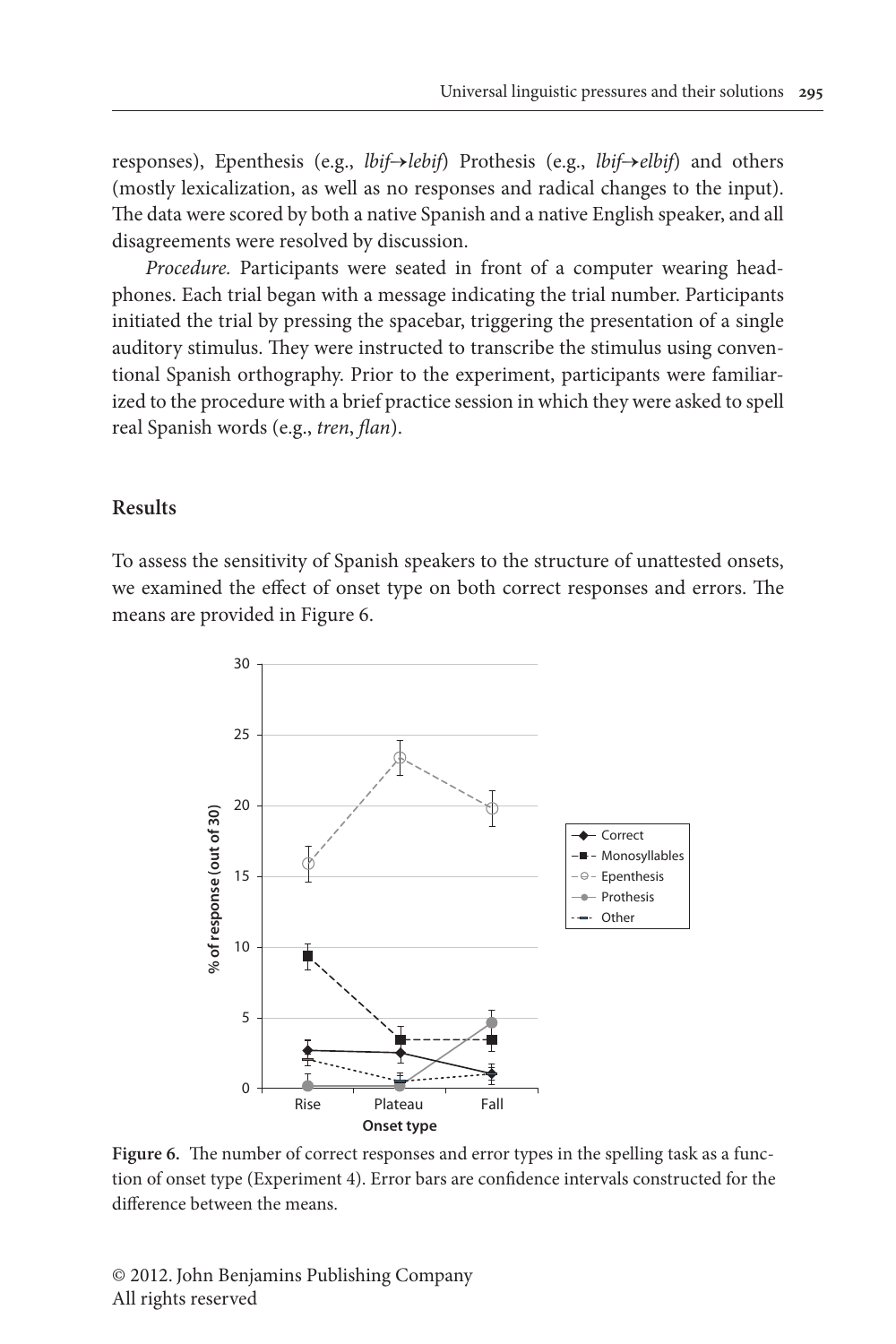The rate of correct responses was highly sensitive to onset type *F*1(2, 38)=3.26,  $MSE = 4.97$ ,  $p < .05$ ,  $\eta^2 = .15$ ;  $F2(2, 58) = 5.74$ ,  $MSE = 1.65$ ,  $p < .006$ ,  $\eta^2 = .17$ ). As the sonority distance of the onset decreased, response accuracy decreased. Planned comparisons showed that participants responded more accurately to onsets of rising sonority compared to falls  $(t1(38) = 2.34, p < .03; t2(58) = 3.11, p < .003)$ . Likewise, onsets of level sonority produced significantly more accurate responses compared to falls  $(t1(38) = 2.06, p < .05; t2(58) = 2.71, p < .009)$ . Although the accuracy to onsets of rising sonority was numerically higher than to plateaus, the difference was not statistically significant (both *t*<1).

We next turned to evaluate several categories of erroneous responses.

Monosyllabic responses were highly sensitive to onset type: As the sonority distance decreased, participants were less likely to produce a monosyllabic form  $(F1(2, 38) = 26.04, MSE = 8.61, p < .0002, \eta^2 = .58; F2(2, 58) = 6.78, MSE = 21.87,$  $p < .003$ ,  $\eta^2 = .29$ ). Specifically, sonority rises were more likely to produce monosyllabic responses than plateaus (*t*1(38)=6.30, *p*<.0001; *t*2(58)=3.22, *p*<.003) and falls (*t*1(38)=6.19, *p*<.0001; *t*2(58)=3.14, *p*<.003), which, in turn, did not differ on the rate of monosyllabic responses (both *t*<1).

The structure of the onset also affected the rate of "other responses" (*F*1(2, 38)=6.46, *MSE*=1.94, *p*<.004, η2=.25; *F*2(2, 58)=2.81, *MSE*=2.96, *p*<.07,  $\eta^2$  = .09). Because this category consisted primarily of lexicalizations, one would expect such responses mostly with targets of rising sonority. Indeed, sonority rises were significantly more likely to produce such errors relative to plateaus  $(t1(38)=3.52, p<.002; t2(58)=2.32, p<.03)$  and marginally so relative to falls (*t*1(38)=2.38, *p*<.03; *t*2(58)=1.57, *p*<.13), which, in turn, did not differ (all *p*>.27)

Our main interest concerns the rate of disyllabic responses, specifically, epenthesis vs. prothesis. As expected, epenthesis was the most frequent form of repair. Indeed, epenthesis was virtually the only form of disyllabic repair for both rises and plateaus. Sonority falls, however, triggered a sudden increase in prothesis at the expense of epenthesis. To assess the tradeoff in the reliance on epenthesis vs. prothesis, we compared the effect of onset type on these two types of responses by means of a 2 way ANOVA (3 onset type x 2 repair (epenthesis vs. prothesis)). The interaction was highly significant  $(F1(2, 38) = 12.16$ ,  $MSE = 16.21$ ,  $p < .0001$ ,  $\eta^2 = .31$ ;  $F2(2, 16)$ 58) = 6.91,  $MSE$  = 19.17,  $p < .003$ ,  $\eta^2 = .19$ ), and so were the simple main effects of onset type on both epenthesis  $(F1(2, 38) = 17.32, MSE = 16.25, p < .0001, \eta^2 = .95;$  $F2(2, 58) = 7.04$ ,  $MSE = 26.64$ ,  $p < .002$ ,  $\eta^2 = .88$ ) and prothesis ( $F1(2, 38) = 15.24$ ,  $MSE = 8.66$ ,  $p < .0002$ ,  $\eta^2 = .94$ ;  $F2(2, 58) = 19.51$ ,  $MSE = 4.41$ ,  $p < .0002$ ,  $\eta^2 = .95$ ). Planned comparisons confirmed that people were more likely to engage in the epenthesis of plateaus relative to either rises  $(t1(38)=5.88, p < .0001; t2(58)=3.75,$ *p*<.0005) or falls (*t*1(38)=2.75, *p*<.0009; *t*2(58)=1.83, *p*<.08). In contrast, sonority falls triggered an increase in prothesis compared to both plateaus (*t*1(38)=4.73,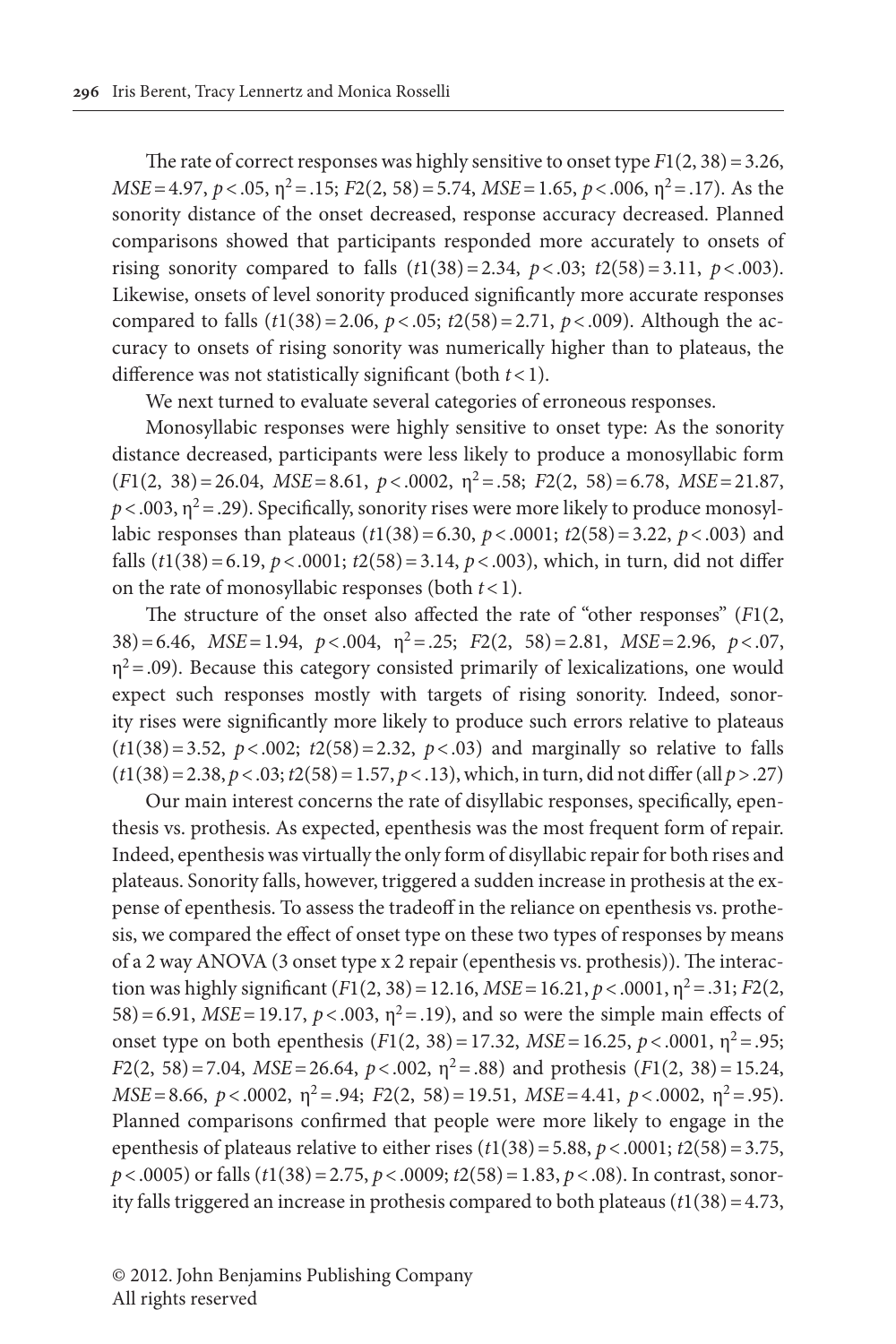*p*<.0001; *t*2(58)=5.35, *p*<.0001) and rises (*t*1(38)=4.84, *p*<.0001; *t*2(58)=5.47,  $p$ <.0001), which, in turn, did not differ (both  $t$  < 1).

The spelling results thus offer converging evidence for the sensitivity of Spanish speakers to the structure of unattested onsets: As sonority distance decreases, people were less likely to correctly report the onset cluster, and instead, they tended to misidentify the monosyllable as a disyllable. However, the precise disyllabic repair — epenthesis vs. prosthesis — was affected by onset structure: onsets of falling sonority triggered prothesis, whereas better formed onsets of level sonority triggered epenthesis.<sup>6</sup>

#### **General discussion**

This research examines whether speakers of different languages manifest systematic, shared preferences concerning the structure of onset clusters that are unattested in their language. Typological research suggests that onsets with small sonority distances are dispreferred across languages. Specifically, small sonority rises, as in *bn* are preferred to plateaus, as in *bd*, which, in turn, are preferred to sonority falls, as in *lb* (Greenberg, 1978; Berent et al., 2007). Previous research has demonstrated that such preferences are available to English speakers despite the absence of all three onset types in their language (Berent et al., 2007; Berent et al., 2008). Here, we extend this investigation to speakers of Spanish — a language whose lexical inventory of onset clusters is smaller, and is less likely than English to yield unattested onsets due to vowel reduction in fast speech.

Despite their relatively limited experience with onset clusters, Spanish speakers in our experiments extended knowledge of the sonority hierarchy to onsets that are unattested in their language. Onsets with small sonority distances were more likely to be misperceived as disyllabic (in Experiment 1), less likely to be discriminated from their disyllabic counterparts (in Experiment 2–3) and to be represented faithfully (in Experiment 4). Spanish speakers, however, relied on distinct strategies in responding to such clusters. Onsets of rising and level sonority were typically repaired by epenthesis, but sonority falls were more likely to be repaired by prothesis. Moreover, the repair method of choice was modulated by linguistic experience. While Spanish and English participants both relied on prothesis, the use of epenthesis in repairing the worst-formed onsets of falling sonority was experience dependent. Participants who had early exposure to English (as either a first or early-acquired second language) employed epenthesis, whereas, absent such experience, Spanish speakers were resorted to prothesis. Thus, the choice of repair strategies is modulated by linguistic experience, but the pressures that elicit such repairs are common to those languages.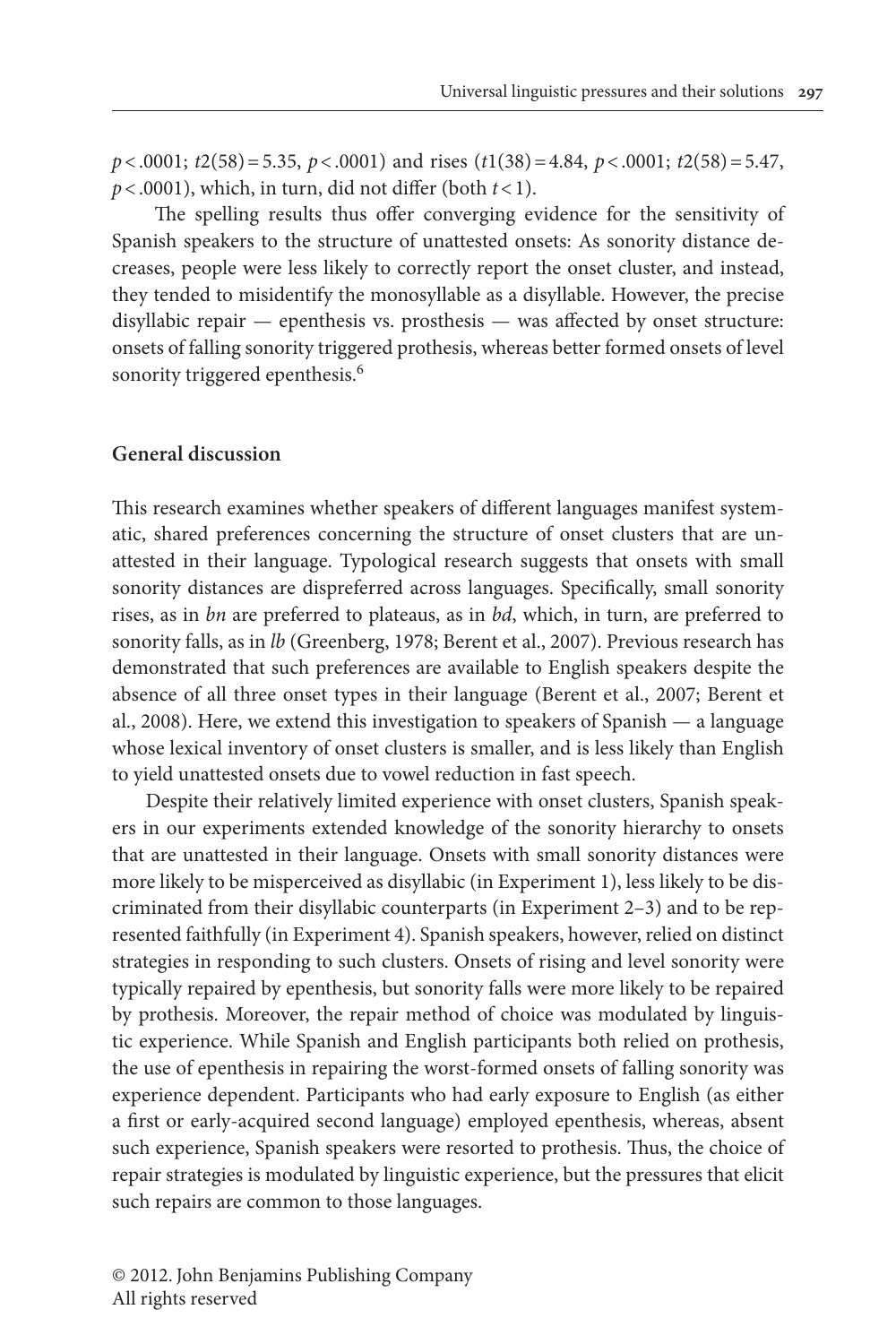Why do Spanish speakers misperceive onsets with small sonority distances? One possibility is misperception reflects phonetic pressures. In this view, the phonetic form of onsets with small sonority distances is more similar to those of their disyllabic counterparts. Specifically, monosyllables with onsets of rising and level sonority might be phonetically similar to their epenthetic counterparts, whereas onsets with sonority falls might more readily resemble prothetically-related disyllables. Misidentification, in this view, reflects the confusion between these phonetic forms. An alternative explanation attributes misidentification to the phonological grammar. In this view, the grammar includes abstract algebraic constraints that ban small sonority distances. Misidentification, then, reflects the grammatical recording of ill-formed onsets as better-formed structures — a direct consequence of these grammatical pressures.

There is ample evidence that phonetic and phonological biases are both active in the identification of unattested onsets. A large body of phonetic literature shows that the repair of unattested onsets is affected by a host of phonetic cues, including the intensity and duration of the release burst associated with stop consonants and their prevoicing (Davidson, 2006; Kang, 2003; Wilson & Davidson, in press). While the role of such phonetic cues is undeniable, it is also clear that misidentification can emerge for purely phonological reasons. First, English speakers are demonstrably able to correctly encode the acoustic form of highly ill-formed onsets when attention to phonetic detail is encouraged. In fact, their encoding of ill-formed clusters is as accurate as better-formed ones (Berent et al., 2007, Experiments 5–6; Berent et al., 2012). Second, the dispreference of onsets with small sonority distances even affected the processing of their disyllabic counterparts: People are more accurate determining that *lebif* (counterpart of the highly ill-formed *lbif*) is disyllabic compared to *benif* (counterpart of the better-formed *bnif*), suggesting that the aversion to *lbif* affects processing even when it is not physically present (Berent et al., 2007; Berent et al., 2008). Finally similar errors are observed when the inputs are printed (Berent, 2008; Berent & Lennertz, 2010).

The phonological explanation can account not only for the rate of repair but also for its kind (see Table 2). Because each of these constraints violates structural restrictions on onset structure (i.e., sonority distance), these inputs cannot be represented faithfully, and consequently, the output must be repaired as some betterformed structure. The choice of the repair — epenthesis or prothesis — can be attributed to two distinct forces. One force — Contiguity — demands that elements that are contiguous in the input remain contiguous in the repaired formed (e.g., see McCarthy & Prince, 1993). Prothesis satisfies this demand because it alters syllable structure in a manner that maintains the consonant clusters adjacent in the output (e.g., *lbif*→*elbif*). The insertion of the prothetic vowel, however, yields a consonant cluster between syllables, and as such, this cluster is subject to a second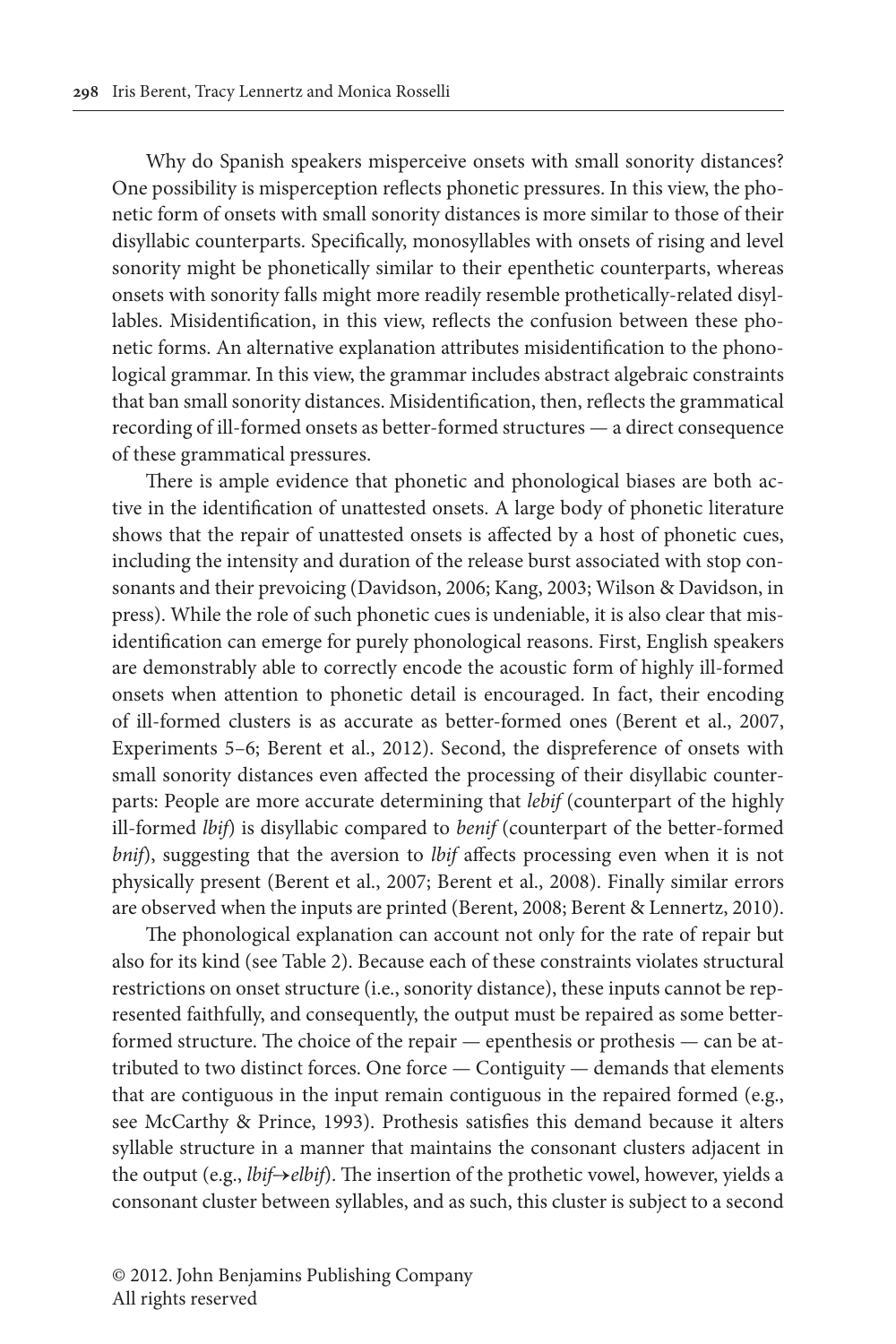constraint on the co-occurrence of consonants across syllable boundaries. This constraint, Contact, favors a large fall in sonority between these consonants — the larger the fall, the better-formed is the onset (Gouskova, 2004). Table 2 shows how these constraints conspire to produce the observed pattern of repair. The three constraints are arrayed according to their ranking (highly ranked constraints are indicated on the left). The effect of those constraints is evaluated by comparing the optimality of various output candidates (i.e., representations) for a given input (listed in the top left corner). Constraint violation is indicated an asterisk — the higher ranked the constraint, the worse-formed is that output.

In the case of an input of falling sonority (e.g., *lbif*), the prothetic output will satisfy both the Contact low and Contiguity, and consequently, prothesis repair will be preferred to epenthesis, which violates contiguity (the preferred output is indicated by the pointed hand). But for larger sonority distances (e.g., sonority rises, *bnif*), the maintenance of consonant contiguity will violate the Contact constraint. Accordingly, all other things being equal, large sonority distance will favor epenthesis over prothesis, a prediction that is borne out by our results as well as typological evidence concerning loanword adaptation, reduplication, poetic alterations and puns (Fleischhacker, 2005). Nonetheless, these epenthetic repairs of large sonority distance come at the cost of violating Contiguity. The reliance on epenthesis vs. prothesis in repairing large sonority distances thus depends on the ranking of Contact relative to Contiguity, and this ranking could vary across languages. The finding that Spanish speakers show greater reliance on epenthetic repair than English participants could suggest that Contact is more highly ranked in their grammar.

Our present results, however, do not allow us to determine whether the misidentification we documented among Spanish participants is due to these

| $\ln{\text{put}} = l\text{bif}$ | Onset structure | Contact | Contiguity |
|---------------------------------|-----------------|---------|------------|
| el.bif<br>$\subsetneq$          |                 |         |            |
| le.bif                          |                 |         |            |
| lbif                            |                 |         |            |

**Table 2.** The role of various phonological constraints in choosing the repair (epenthesis vs. prothesis) of onsets of falling vs. rising sonority.

| $\ln{\text{put}} = \text{bnif}$ | Onset structure | Contact | Contiguity |
|---------------------------------|-----------------|---------|------------|
| eb.nif                          |                 |         |            |
| be.nif<br>$\subset$             |                 |         |            |
| bnif                            |                 |         |            |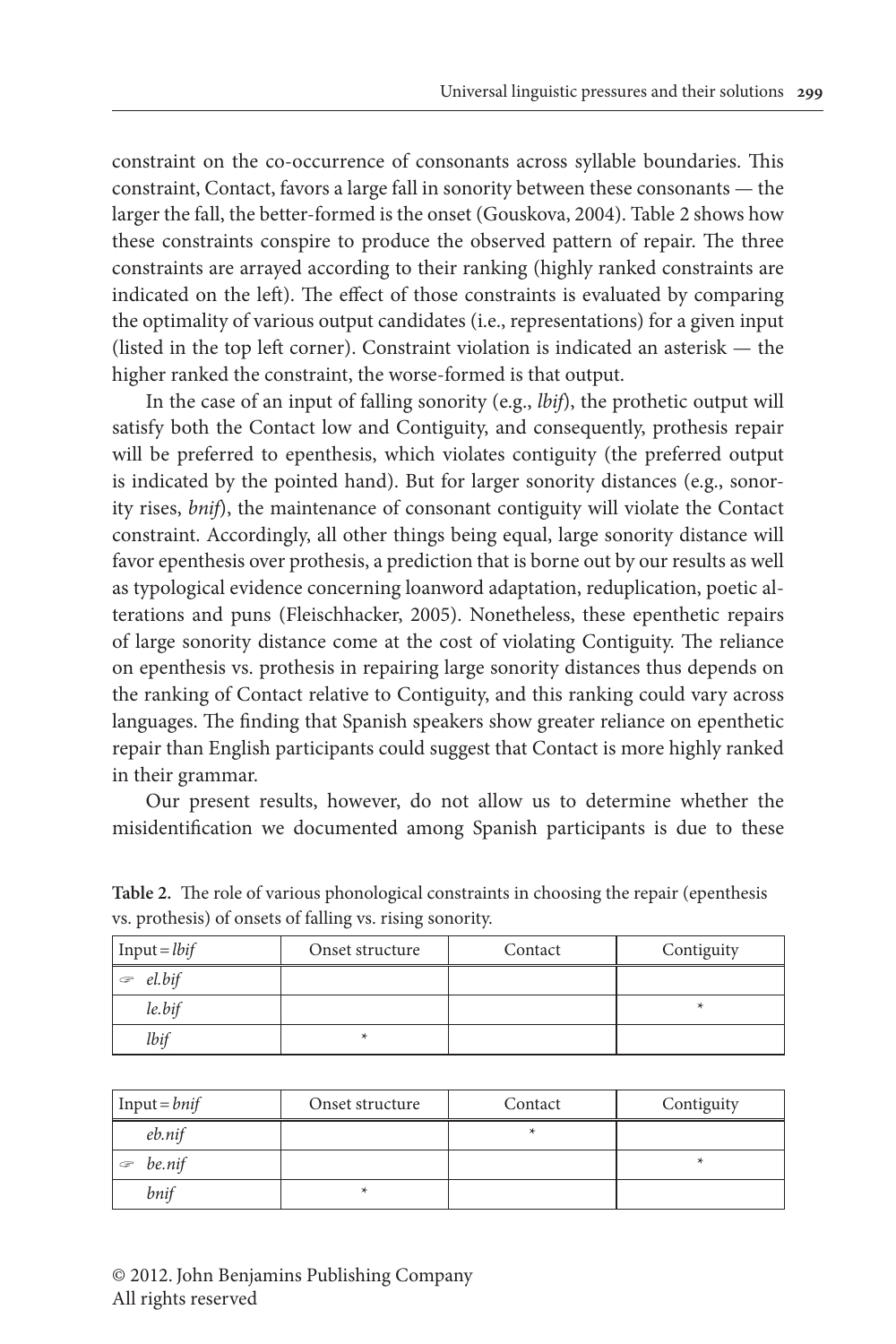particular phonological constraints nor can it determine whether it generally originates from phonological or phonetic pressures. Another important question that is not addressed by the present results concerns the scope of the restrictions on onset structure. Because our experiments address the role of sonority distance with a single set of stimuli, we cannot presently determine whether the dislike of onsets such as *lba*, for instance, stems from properties of sonority falls, generally, or liquid-initial onsets, specifically (but see Berent et al., 2009, for comparable findings with sonority rises and falls that are al nasal-initial onsets). Finally, our findings leave open questions regarding the generality of these preferences across languages. Despite their limited experience with onset clusters, Spanish speakers clearly have ample familiarity with onset clusters. Accordingly, we are presently unable to rule out the possibility that the preferences documented here might be partly due to inductive learning from their linguistic experience (but see Berent et al., 2008 and Hayes, in press, for some empirical and computational challenges to an inductive approaches).

These limitations notwithstanding, the findings imply that Spanish speakers possess linguistic knowledge concerning onsets that are unattested in their languages, and this knowledge mirrors the distribution of the same onset across languages. These conclusions carry general implications to theories of both first- and second-language knowledge and acquisition. Much of the research on bilingualism, in general, and the acquisition of second languages by Spanish speakers, in particular, examines the role of speakers' first language in shaping the acquisition of the second (for review, see Eckman & Iverson, 1993; Sebastian-Galles & Bosch, 2005). Although the effect of linguistic experience is undeniable, our findings underscore the role of broad, possibly universal linguistic constraints on language acquisition, including second language acquisition (e.g., Broselow & Finer, 1991; Broselow, Chen, & Wang, 1998; Eckman, 2004; Pater, 1997). The challenge for future research is to define the relevant knowledge (phonological or phonetic) more precisely and explain how speakers of different languages converge on similar knowledge.

#### **Author's note**

This research was supported by NIDCD grant R01DC003277 to IB.

#### **Notes**

**1.** The demographic information is not available for three participants in Experiment 1.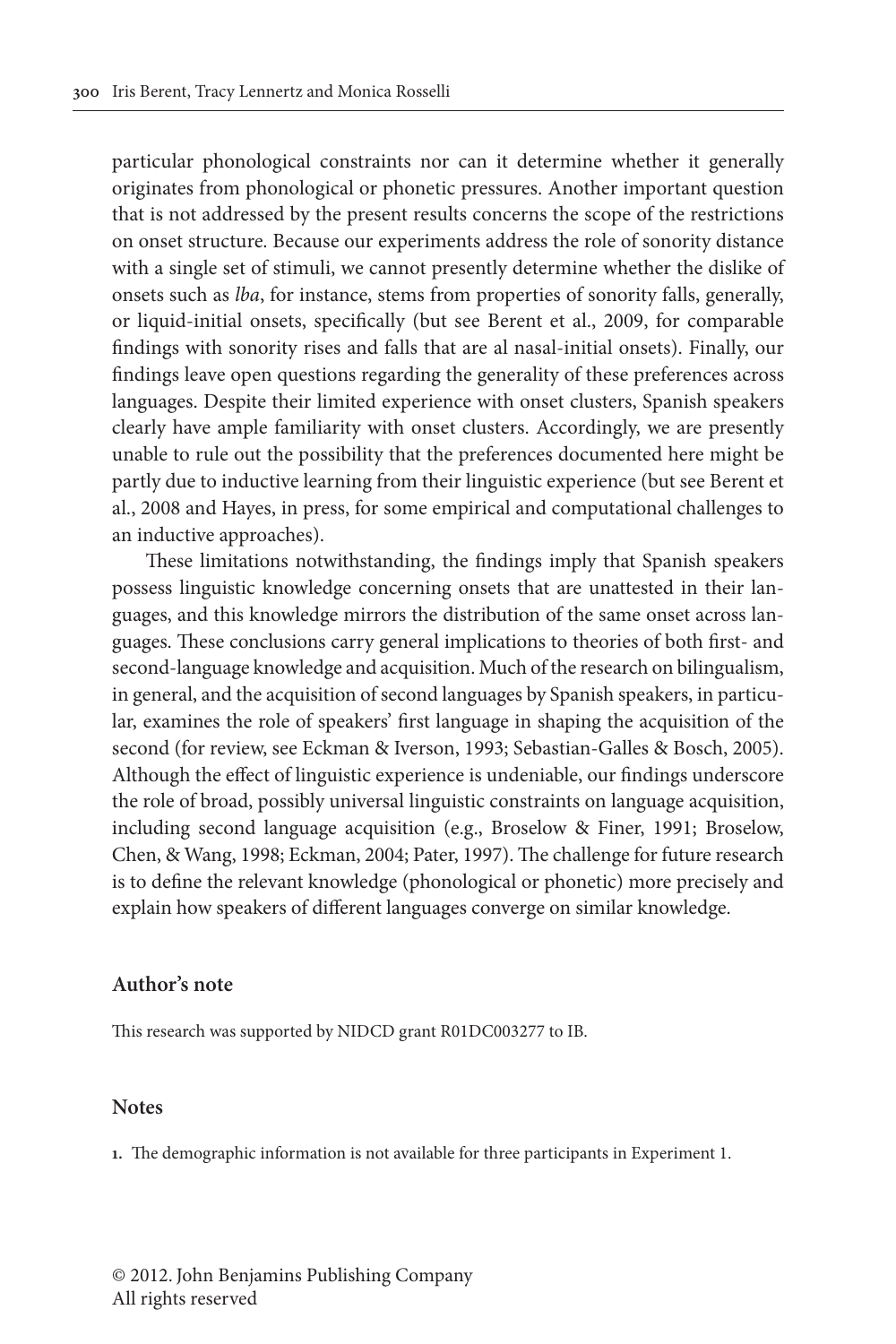**2.** To assure that these results are not due to artifacts associated with binary data (Jaeger, 2008), we also submitted response accuracy data to a mixed effect logit model, conducted separately for monosyllables and disyllables. Each such analysis compared among subsequent sonortiy levels using helmert contrasts. Specifically, responses to sonority rises were compared to plateaus, and plateau and rises (averaged) were compared to falls. The analyses of the monosyllables confirmed that sonority rises produced reliably more accurate responses compared to onsets of level sonority, responses to onsets of falling sonority were reliably different than the better-formed onsets of rising and level sonority (β=−0.31, *SE*=0.07, *z*=−4.66, *p*=.0001), and sonority rises and plateaus produced more accurate responses than sonority falls ( $\beta$ =-0.47, *SE* = 0.046, *z* = −10.21, *p* = .0001). Similar analyses conducted on responses to disyllables found that the counterparts of sonority falls produced reliably more accurate responses compared to the counterparts of rises and plateaus (combined) (β = 0.21, *SE* = 0.095, *z* = 2.24, *p* = .03), whereas these latter two types did not differ reliably (β = 0.14, *SE* = 0.13, *z* = 1.06, *p* = .29, n.s.).

**3.** A linear mixed effect analysis confirmed that sonority rises produced reliably more accurate responses compared to sonority plateaus ( $β = -0.36$ ,  $SE = 0.067$ ,  $z = -5.35$ ,  $p = 0001$ ), and sonority rises and plateaus (combined), in turn, produced reliably more accurate reponses compared to sonority falls ( $\beta$ =0.82, *SE*=0.04, *z*=−20.16, *p*=0.00001).

**4.** A linear mixed effect analysis confirmed that sonority rises produced reliably more accurate responses compared to sonority plateaus ( $β = -0.50$ ,  $SE = 0.063$ ,  $z = -7.98$ ,  $p = 0001$ , and sonority rises and plateaus (combined), in turn, produced reliably more accurate reponses compared to sonority falls (β=−0.157, *SE*=0.036, *z*=−4.31, *p*=0.00001).

**5.** Two partipants were excluded from the analyses of Experiment because their age of arrival into the US was unknown.

**6.** Because most participants in this expeirment arrived at the US in early childhood, and several (5/20) were born in the US, we were unable to effectively examine the effect of English exposure in this sample.

#### **References**

Alba, O. (1998). *Los sonidos del Español*. Santo Domingo, Dominican Republic: Soto Castillo.

Altenberg, E. P. (2005). The judgment, perception, and production of consonant clusters in a second language. *International Review of Applied Linguistics in Language Teaching, 43*, 53–80.

- Berent, I., Steriade, D., Lennertz, T., & Vaknin, V. (2007). What we know about what we have never heard: Evidence from perceptual illusions. *Cognition, 104*, 591–630.
- Berent, I. (2008). Are phonological representations of printed and spoken language isomorphic? Evidence from the restrictions on unattested onsets. *Journal of Experimental Psychology: Human Perception & Performance, 34*, 1288–1304.
- Berent, I., Lennertz, T., Jun, J., Moreno, M. A., & Smolensky, P. (2008). Language universals in human brains. *Proceedings of the National Academy of Sciences, 105*, 5321–5325.
- Berent, I., Lennertz, T., Smolensky, P., & Vaknin-Nusbaum, V. (2009). Listeners' knowledge of phonological universals: Evidence from nasal clusters. *Phonology 26*, 75–108.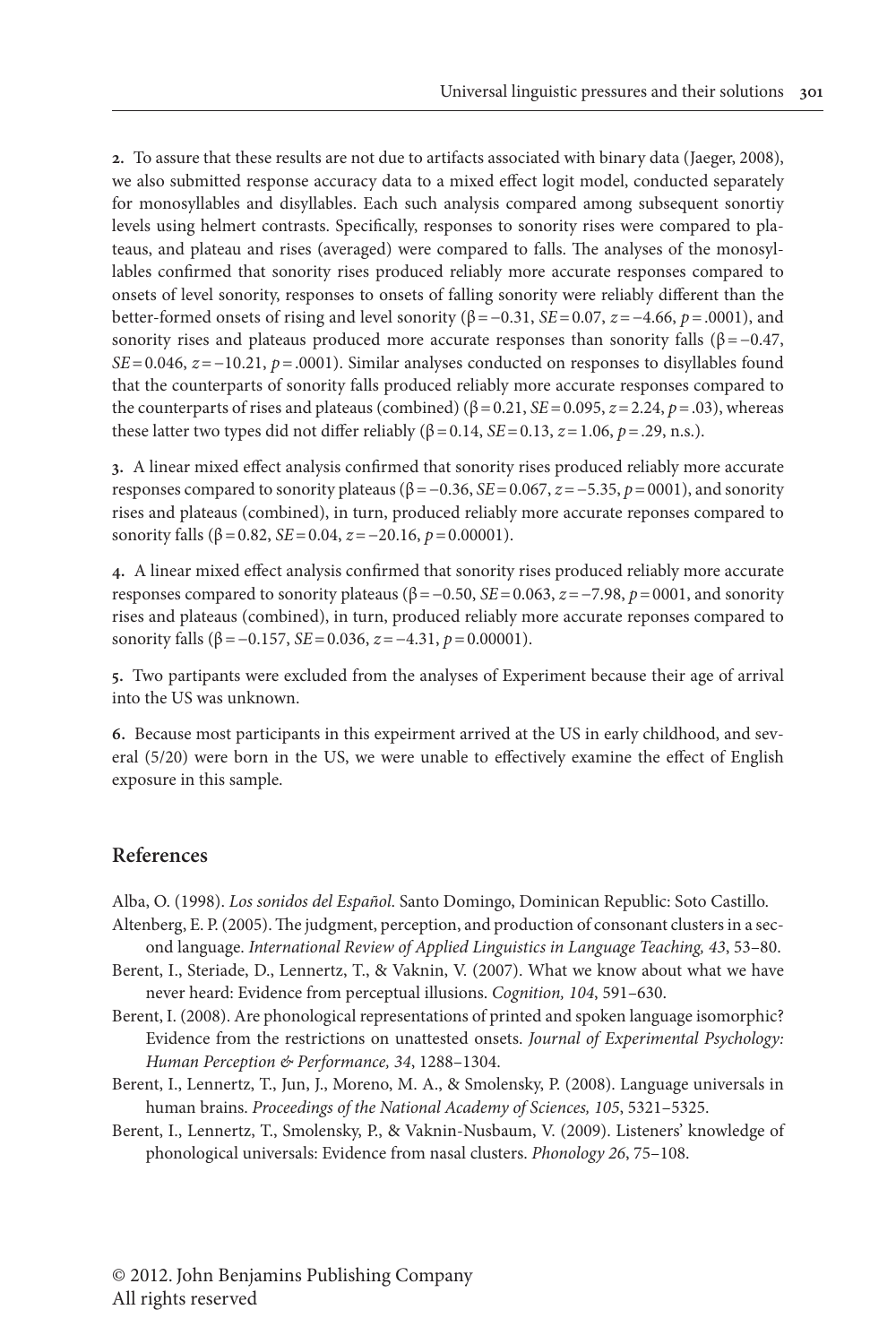- Berent, I., & Lennertz, T. (2010). Universal constraints on the sound structure of language: Phonological or acoustic? *Journal of Experimental Psychology: Human Perception & Performance, 36*, 212–223.
- Berent, I., Lennertz, T., & Balaban, E. (2012). Language universals and misidentification: A two way street. *Language and Speech*, *55* (4), 1–20.
- Broselow, E., & Finer, D. (1991). Parameter setting in second language phonology and syntax. *Second Language Research, 7*, 35–59.
- Broselow, E., Chen, S.-I., & Wang, C. (1998). The emergence of the unmarked in second language phonology. *Studies in Second Language Acquisition, 20*, 261–280.
- Buchwald, A. B., Rapp, B., & Stone, M. (2007). Insertion of discrete phonological units: An articulatory and acoustic investigation of aphasic speech. *Language and Cognitive Processes, 22*, 910–948.
- Chomsky, N. (2002). *On the nature of language*. Cambridge: Cambridge University Press.
- Clements, G. N. (1990). The role of the sonority cycle in core syllabification. In J. Kingston & M. Beckman (Eds.), *Papers in laboratory phonology I: Between the grammar and physics of speech* (pp. 282–333). Cambridge: Cambridge University Press.
- Daland, R., Hayes, B., Garellek, M., White, J., Davis, A., & Norrmann, I. (2011). Explaining sonority projection effects. *Phonology, 28*, 197–234.
- Dauer, R. M. (1983). Stress-timing and syllable-timing reanalyzed. *Journal of phonetics, 11*, 51–62.
- Davidson, L. (2006). Phonotactics and articulatory coordination interact in phonology: Evidence from nonnative production. *Cognitive Science, 30*, 837–862.
- Davidson, L. (2011). Phonetic, phonemic, and phonological factors in cross-language discrimination of phonotactic contrasts. *Journal of Experimental Psychology: Human Perception and Performance, 37*, 270–282.
- Davidson, L., & Shaw, J. A. (2012). Sources of illusion in consonant cluster perception. *Journal of Phonetics, 40*, 234–248.
- Dupoux, E., Kakehi, K., Hirose, Y., Pallier, C., & Mehler, J. (1999). Epenthetic vowels in Japanese: A perceptual illusion? *Journal of Experimental Psychology: Human Perception and Performance, 25*, 1568–1578.
- Dupoux, E., Parlato, E., Frota, S., Hirose, Y., & Peperkamp, S. (2011). Where do illusory vowels come from? *Journal of Memory and Language, 64*, 199–210.
- Eckman, F., & Iverson, G. (1993). Sonority and markedness among onset clusters in the interlanguage of ESL learners. *Second Language Research, 9*, 234–252.
- Eckman, F. R. (2004). From phonemic differences to constraint ranking. Research on second language phonology. *SSLA, 26*, 513–549.
- Fleischhacker, H. (2005). *Similarity in phonology: Evidence from reduplication and loan adaptation.* Unpublished dissertation, UCLA
- Gouskova, M. (2004). Relational hierarchies in optimality theory: The case of syllable of syllable contact. *Phonology, 21*, 205–250.
- Greenberg, J. H. (1978). Some generalizations concerning initial and final consonant clusters. In J. H. Greenberg, C. A. Ferguson, & E. A. Moravcsik (Eds.), *Universals of human language* (Vol. 2, pp. 243–279). Stanford, CA: Stanford University Press.
- Greenberg, J. H. (1966). *Universals of language* (2nd ed.). Cambridge: MIT Press.
- Halle, P. A., Dominguez, A., Cuetos, F., & Segui, J. (2008). Phonological mediation in visual masked priming: Evidence from phonotactic repair. *Journal of Experimental Psychology: Human Perception and Performance, 34*, 177–192.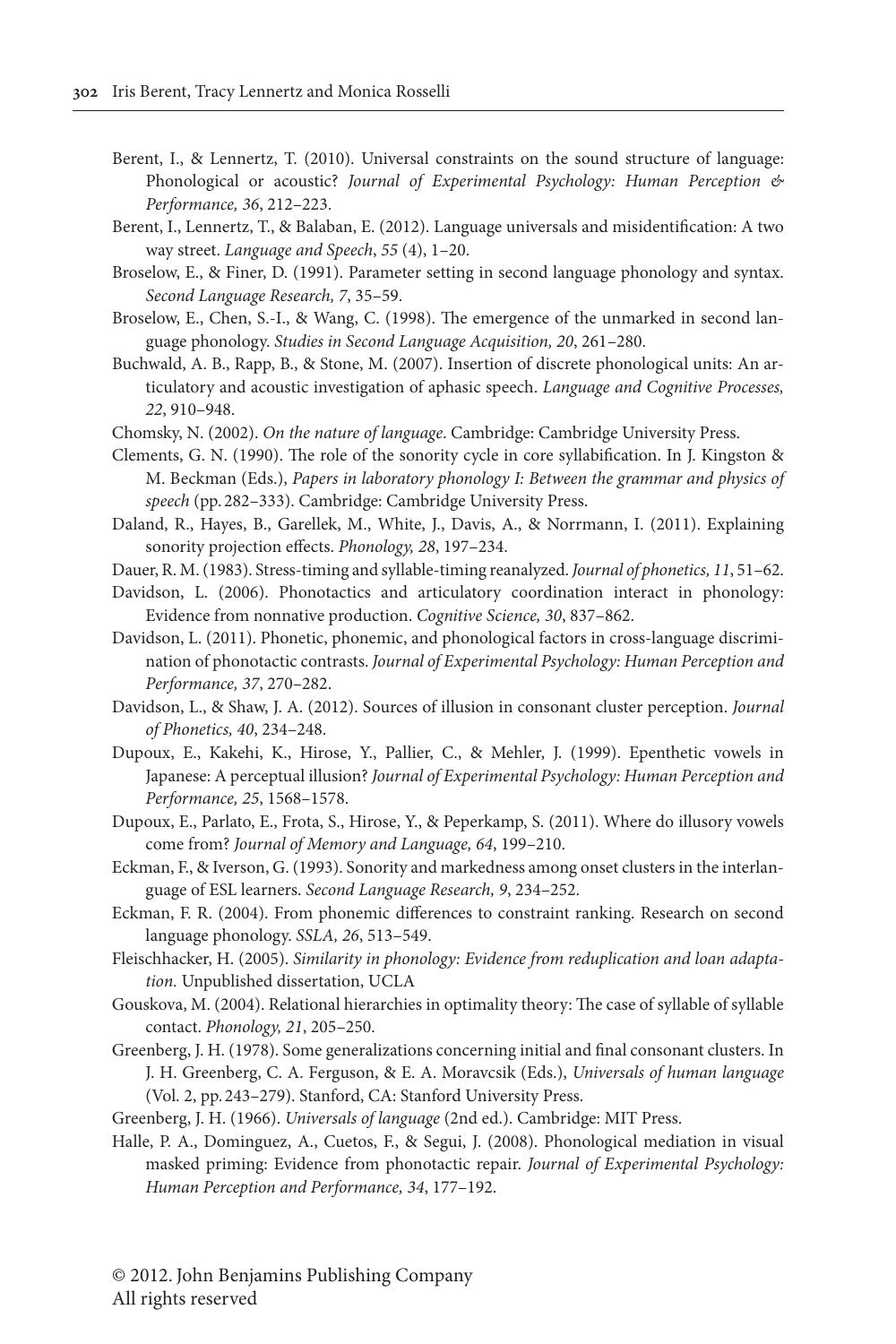- Hallé, P. A., Segui, J., Frauenfelder, U., & Meunier, C. (1998). The processing of illegal consonant clusters: A case of perceptual assimilation? *Journal of Experimental Psychology: Human Perception and Performance, 24*, 592–608.
- Harris, J. (1983). *Syllable structure and stress in Spanish: A nonlinear analysis*. Cambridge, MA: MIT Press.
- Harris, J. (1987). Epenthesis processes in Spanish. In *Studies in Romance Languages* (pp. 107– 122). Dordrecht: Foris Publications.
- Harris, J. (1989). Our present understanding of Spanish syllable structure. In P. Bjarkman & M. Hammond (Eds.), *American spanish pronunication* (pp. 151–169). Washington: Georgetown University Press.
- Hayes, B. (in press). *Interpreting sonority-projection experiments: The role of phonotactic modeling.* Paper presented at the Proceedings of 17th International Congress of Phonetic Sciences, Hong Kon.
- Hooper, J. B. (1976). *An introduction to natural generative phonology*. New York: Academic Press.
- Jaeger, T. F. (2008). Categorical data analysis: Away from ANOVAs (Transformation or not) and towards logit mixed models. *Journal of Memory and Language, 59*, 434–446.
- Jakobson, R. (1968). *Child language aphasia and phonological universals*. The Hague: Mouton.
- Kang, K.-S. (2003). The status of onglides in Korean: Evidence from speech errors. *Studies in Phonetics, Phonology, and Morphology, 9*, 1–15.
- Massaro, D. W., & Cohen, M. M. (1983). Phonological constraints in speech perception. *Perception & Psychophysics, 34*, 338–348.
- Mattingly, I. G. (1981). Phonetic representation and speech synthesis by rule. In T. Myers, J. Laver, & J. Anderson (Eds.), *The cognitive representation of speech* (pp. 415–420). Amsterdam: North Holland.
- McCarthy, J. J., & Prince, A. (1993). *Prosodic morphology I: Constraint interaction and satisfaction* (Report no. RuCCS-TR-3). New Brunswick, NJ: Rutgers University Center for Cognitive Science.
- Moreton, E. (2002). Structural constraints in the perception of English stop-sonorant clusters. *Cognition, 84*, 55–71.
- Nespor, M. (1990). On the rhythm parameter in phonology. In M. Roca (Ed.), *Logical issues in language acquisition* (pp. 157–175). Dordrecht: Foris.
- Ohala, J. J. (1990). Alternatives to the sonority hierarchy for explaining segmental sequential constraints. *Papers from the Regional Meetings, Chicago Linguistic Society, 2*, 319–338.
- Parker, S. (2002). *Quantifying the sonority hierarchy.* Unpublished doctoral dissertation, University of Massachusetts, Amherst, MA.
- Pater, J. (1997). Metrical parameter missetting in second language acquisition. In S. J. Hannahs & M. Young-Scholten (Eds.), *Focus on phonological acquisition* (pp. 235–262.) Amsterdam: John Benjamins.
- Peperkamp, S. (2007). Do we have innate knowledge about phonological markedness? Comments on Berent, Steriade, Lennertz, and Vaknin. *Cognition, 104*, 638–643.
- Pitt, M. A. (1998). Phonological processes and the perception of phonotactically illegal consonant clusters. *Perception & Psychophysics, 60*, 941–951.
- Prince, A., & Smolensky, P. (1993/2004). *Optimality theory: Constraint interaction in generative grammar*. Malden, MA: Blackwell Pub.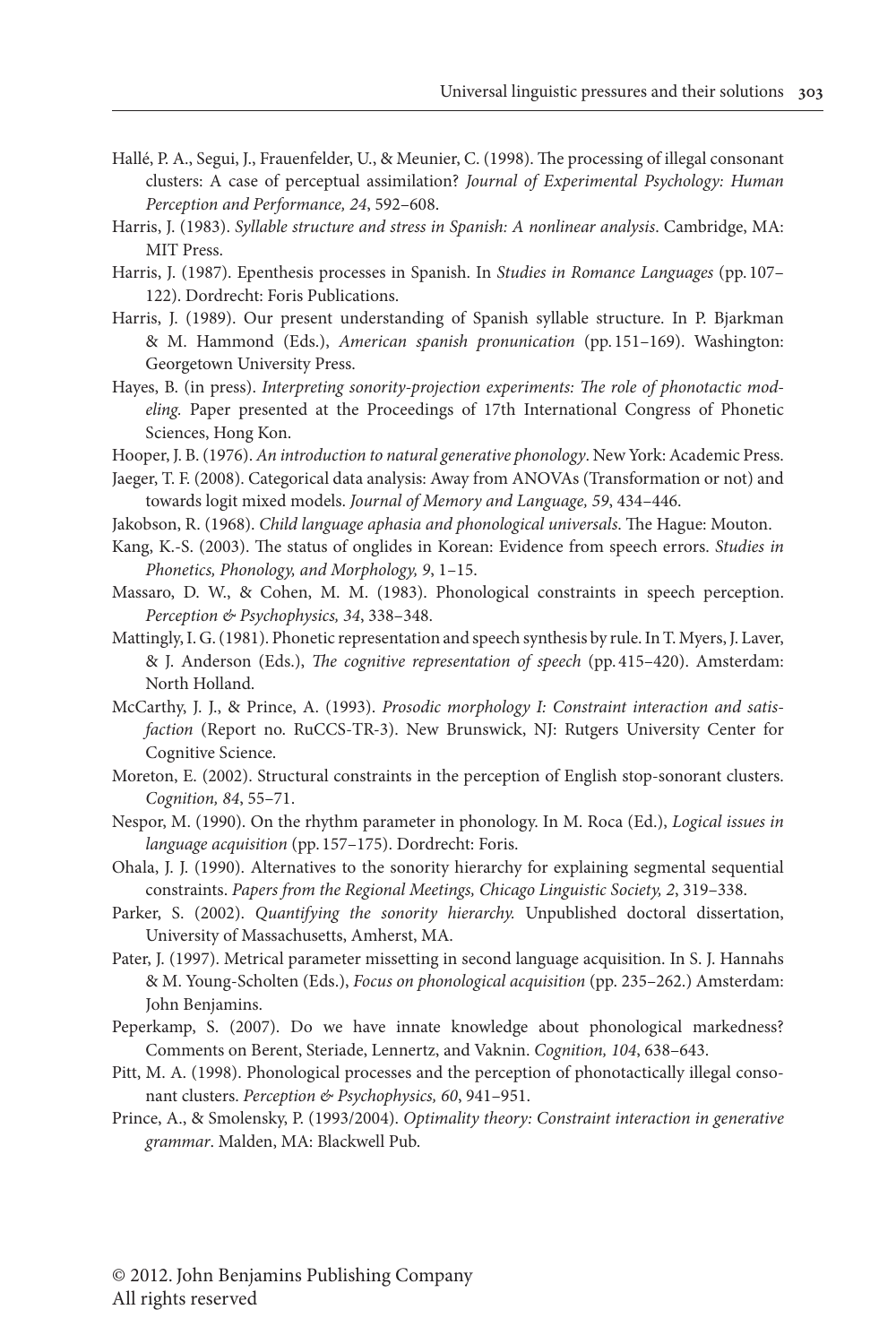Sebastian-Galles, N., & Bosch, L. (2005). Phonology and bilingualism. In J. F. Kroll & A. M. B. De Groot (Eds.), *Handbook of bilingualism: Psycholinguistic approaches* (pp. 68–87). Oxford: Oxford University Press.

Shaw, J. A., & Davidson, L. (2012). Perceptual similarity in input-output mappings: A computational/experimental study of non-native speech production. *Lingua, 121*, 1344–1358.

Smolensky, P. (2006). Optimality in phonology II: Harmonic completeness, local constraint conjunction, and feature domain markedness. In P. Smolensky & G. Legendre (Eds.), *The harmonic mind: From neural computation to optimality-theoretic grammar* (Vol. 2: Linguistic and philosophical implications, pp. 27–160). Cambridge, MA: MIT Press.

Smolensky, P., & Legendre, G. (2006). Harmony optimization and the computational architecture of the mind/brain. In P. Smolensky & G. Legendre (Eds.), *The harmonic mind: From neural computation to optimality-theoretic grammar* (Vol. 1, pp.3–58). Cambridge: MIT Press.

- Steriade, D. (1982). *Greek prosodies and the nature of syllabification; PhD dissertation.*Cambridge (available from MITWPL, Department of Linguistics and Philosophy, MIT): MIT.
- Theodore, R. M., & Schmidt, A. M. (2003). Perceptual prothesis in native Spanish speakers. *Journal of the Acoustical Society of America, 113*, 256.
- Wilson, C., & Davidson, L. (in press). *Bayesian analysis of non-native cluster production.* Paper presented at the Proceedings of NELS, 40, MIT, Cambridge, MA.
- Wright, R. (2004). A review of perceptual cues and robustness. In D. Steriade, R. Kirchner, & B. Hayes (Eds.), *Phonetically based phonology* (pp. 34–57). Cambridge: Cambridge University Press.
- Zuraw, K. (2007). The role of phonetic knowledge in phonological patterning: Corpus and survey eivdence from Tagalog infixation. *Language, 83*, 277–316.

| Small rise | Plateau | Fall |
|------------|---------|------|
| bwif       | Bdif    | lbif |
| bnap       | bdap    | rgap |
| knim       | kpim    | lpim |
| knek       | ktεg    | rtεk |
| dlif       | dbif    | rdif |
| dlaf       | dgaf    | rdaf |
| dmip       | dgip    | mdip |
| dmop       | dgop    | mdop |
| dnop       | dbup    | rdop |
| dnif       | dgif    | rbif |
| gmep       | gdεp    | lgεp |
| gman       | gban    | lfan |
| gmef       | gbef    | rgef |

### **Appendix**